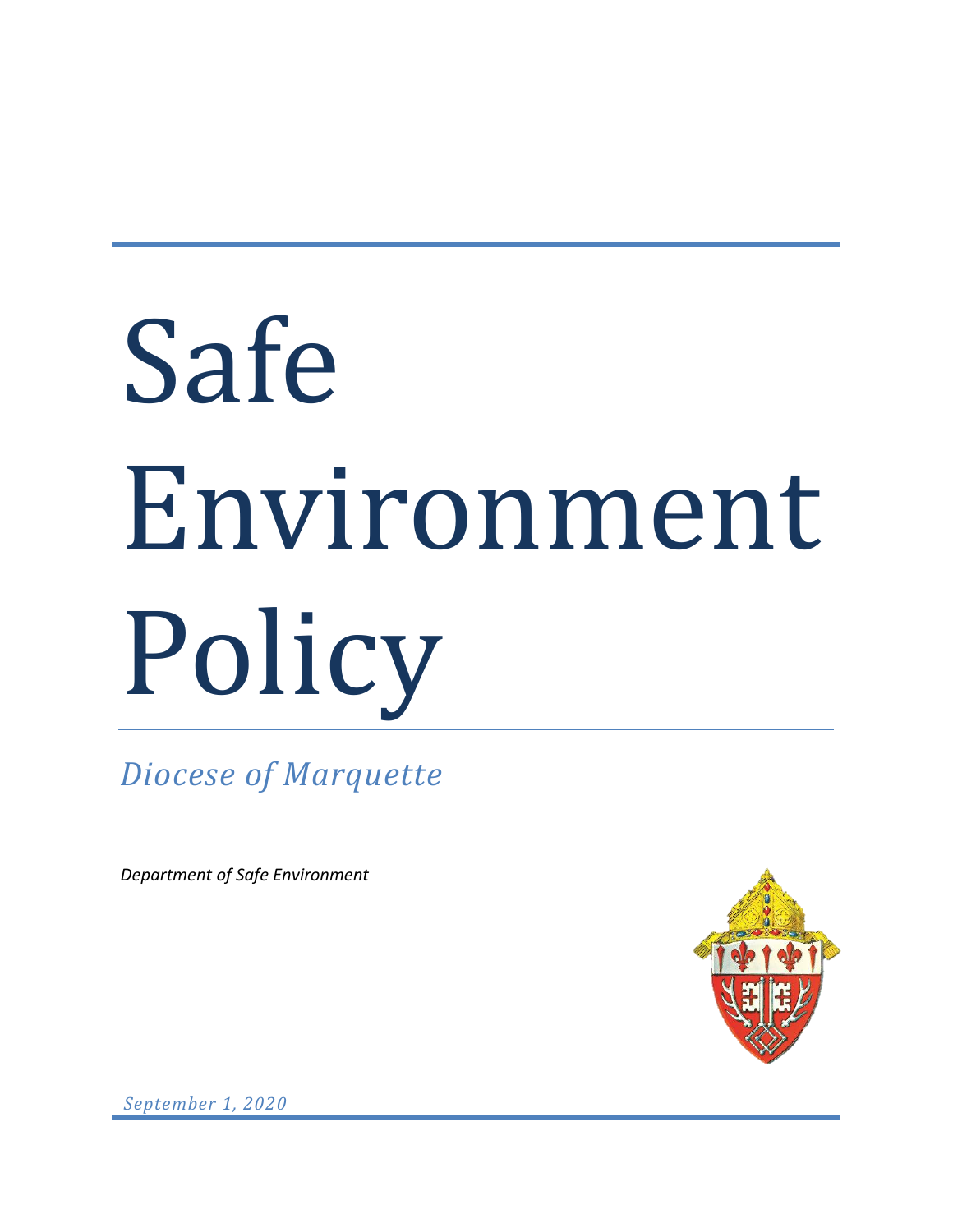# **Table of Contents**

| III. DIOCESAN CODE OF PASTORAL CONDUCT FOR CLERICS, SEMINARIANS, OTHER MINISTERS, |  |
|-----------------------------------------------------------------------------------|--|
|                                                                                   |  |
|                                                                                   |  |
|                                                                                   |  |
|                                                                                   |  |
|                                                                                   |  |
|                                                                                   |  |
|                                                                                   |  |
|                                                                                   |  |
|                                                                                   |  |
|                                                                                   |  |
|                                                                                   |  |
|                                                                                   |  |
|                                                                                   |  |
| Response to Parishes Experiencing the Pain Due to the Sexual Abuse 16             |  |
|                                                                                   |  |
| V. SEXUAL ABUSE OF MINORS and VULNERABLE PERSONS BY AN EMPLOYEE OR VOLUNTEER 17   |  |
|                                                                                   |  |
| Responding to Reports of Sexual Abuse of a Minor by an Employee or Volunteer 18   |  |
|                                                                                   |  |
|                                                                                   |  |
|                                                                                   |  |

**ACCEPT & UNDERSTAND FORM**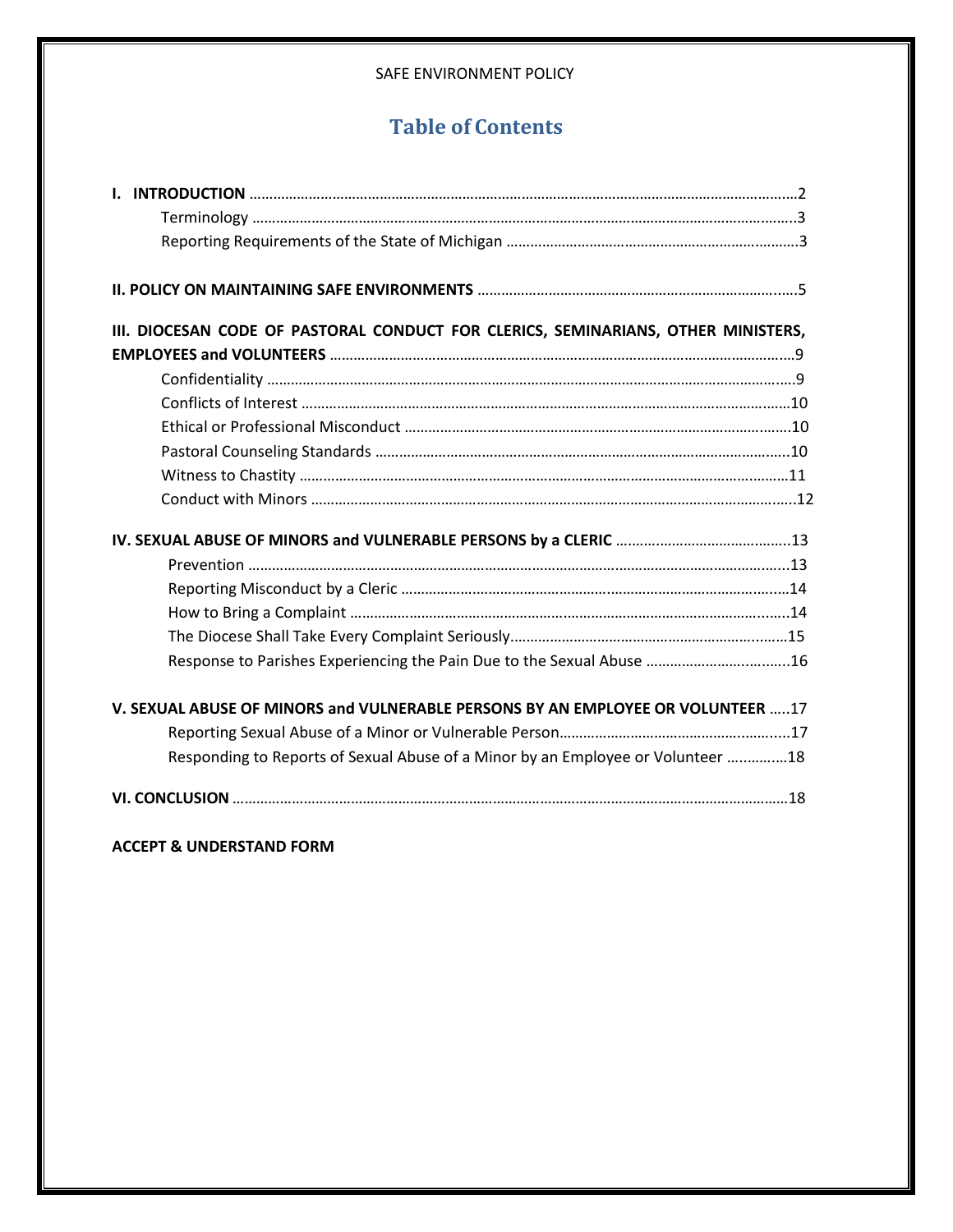## **IOANNES FRANCISCUS**

**Divina Miseratione et** 



**Apostolicae Sedis Gratia** 

n Bernier, Vice Chancellor

# **EPISCOPUS MARQUETTENSIS**

# **DECREE**

# PROMULGATION OF THE SAFE ENVIRONMENT POLICY OF THE DIOCESE OF MARQUETTE

Considering the promulgation of the Apostolic Letters of Pope Francis, As a Loving Mother and Vos estis lux mundi and following an ordinary review of the Safe Environment Policy of the Diocese of Marquette it was deemed necessary to update this policy.

The proposed policy was submitted to the Congregation for the Clergy, which reviewed it and subsequently forwarded it to the Pontifical Council for Legislative Texts for further review and feedback;

The Presbyterial Council was heard and after their review of the proposed policy they gave a positive recommendation;

The Independent Review Board was consulted and after their review of the proposed policy they gave a positive recommendation;

Therefore, in accord with canons 8 §2, 29, and 391 §1 I hereby decree and promulgate as particular law for the Diocese of Marquette the Safe Environment Policy.

The former Safe Environment Policy is hereby repealed and abrogated in accord with canon 20 §1.

Any policy or particular law of the Diocese of Marquette that is contrary to the Safe Environment Policy is hereby repealed and abrogated in accord with canon 20 §1.

The provisions of this decree shall become effective September 1, 2020.

Given at the chancery in Marquette, Michigan this 14<sup>th</sup> day of July in the year 2020.

Most Reverend John F. Doerfler, STD, JCL **Bishop of Marquette**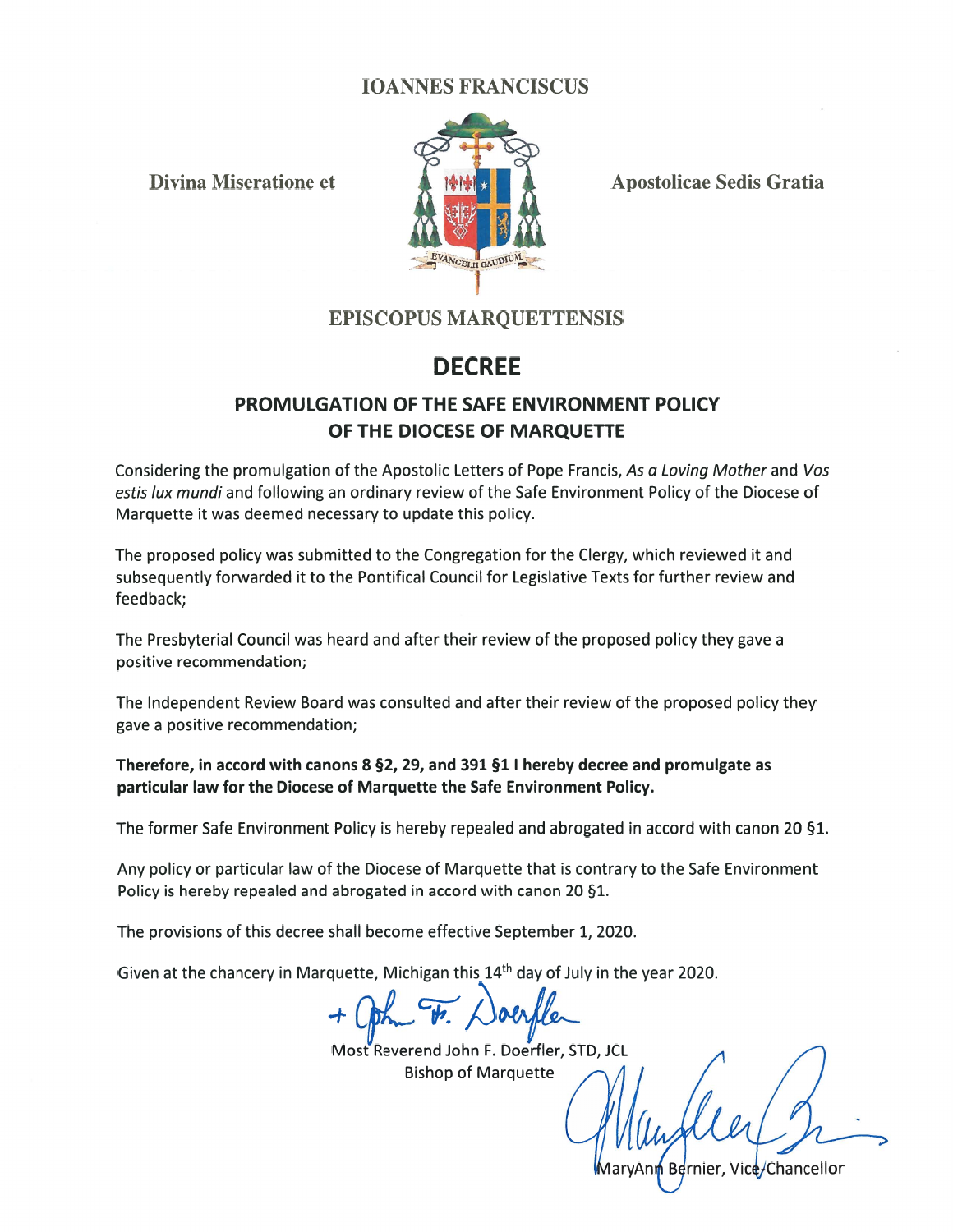#### **I. INTRODUCTION**

The Diocese of Marquette is committed to creating and providing safe and sacred places in our parishes, schools, and other institutions so that minors will be protected from any harm, especially sexual abuse. This policy is in agreement with the universal norms of the Catholic Church, namely, the *Code of Canon Law,* the Apostolic Letter of Pope John Paul II, *Sacramentorum sanctitatis tutela,* its subsequent revision *Normae de gravioribus delictis, and* the Apostolic Letters of Pope Francis, *As a Loving Mother* and *Vos estis lux mundi*. This policy is also in accord with the norms and documents of the United States Conference of Catholic Bishops, *Charter for the Protection of Children and Young People*, the *Essential Norms for Diocesan/Eparchial Policies Dealing with Allegations of Sexual Abuse of Minors by Priests or Deacons, Directives for the Implementation of Vox estis lux mundi Concerning Bishops and Their Equivalents* and *Affirming Our Episcopal Commitments*.

#### General Principles

The Diocese expects its clerics, other ministers, employees and volunteers to help protect minors and vulnerable persons by demonstrating the Church's care and love for all people, by observing the Church's teachings on sexuality and morality and by complying with this policy.

This policy shall apply to the conduct of clerics, other ministers, employees and volunteers in all parishes, schools, institutions, departments and other entities for which the Diocese of Marquette is directly responsible. When an allegation that has the semblance of truth is made against a cleric, a unique set of canonical norms (Church Law) are in effect in addition to the criminal and civil laws and the diocesan policies. The cleric may have committed a canonical delict or crime. This canonical legislation does not apply to acts of sexual abuse by lay persons or by religious who are not clerics. Nor does it apply to acts committed by someone before he became a cleric, that is, before he is ordained.

**The Diocese of Marquette will not tolerate the sexual abuse of a minor and the sexual misconduct with an adult by a cleric, other minister, employee or volunteer who is in the service of the Diocese.** 

Diocesan representatives will take very seriously every allegation of sexual abuse. Any person bringing such a complaint will be treated with compassion and understanding.

The Diocese has instituted a mandatory continuing education program concerning the sexual abuse of minors. This program was implemented to help raise awareness and understanding among parents, clerics, religious, school personnel, catechists, youth ministers, staff members, and volunteers who have contact with minors as a part of their volunteer duties.

The Diocese shall also provide information to our parishes and schools to help educate minors on how to be safe and to stay safe. This is intended to enhance the ability of our young people to protect themselves and to communicate more easily when they sense any potential danger.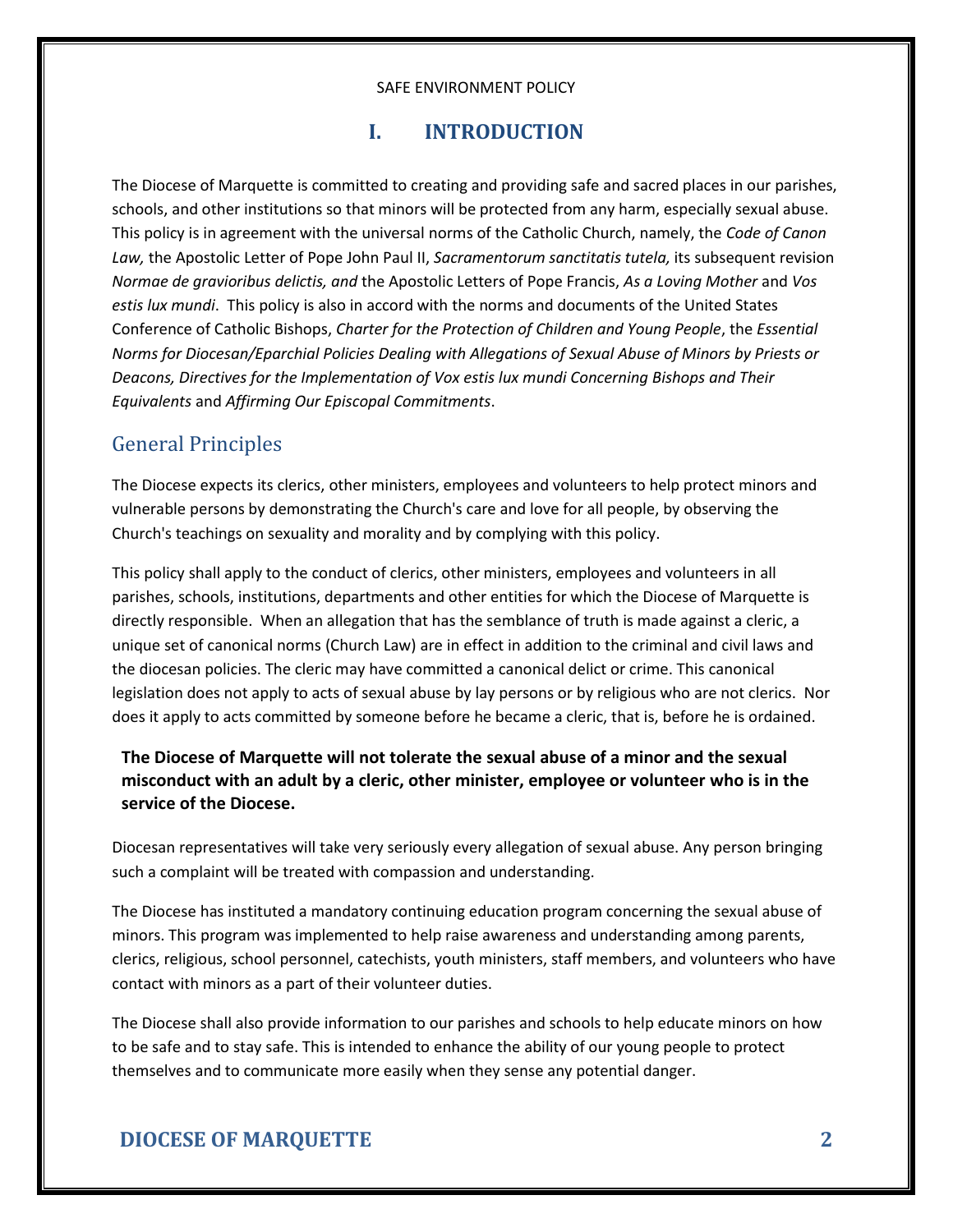## Terminology

For purposes of this policy, the following definitions apply to employees, clergy, volunteers, representatives of the Diocese of Marquette in every, parish, school, or other associated entity insofar as they are subject to the laws of the Catholic Church and the laws of the State of Michigan:

**SEXUAL ABUSE OF A MINOR**: Sexual abuse includes, but is not limited to, sexual assault, sexual intercourse, sexually explicit conduct or sexual contact with a minor, sexual exploitation of children, transportation of a minor for any sexual activity for which any person can be charged with a criminal offense, travel with the intent to engage in illicit sexual conduct with a minor, the coercion or enticement of a child, and the acquisition, possession, receipt, distribution, or production of child pornography as defined in the *Code of Canon Law* c. 1395, §2, *Normae de gravioribus delictis*, Art. 6 and Michigan State Statutes, being MCL 750.136b, 750.145a, 750.145c. 750.145d, 750.520b, 750.520c, 750.520d, 750.520e, 750.520e, and 750.520g, and Title 18, United States Code, chapters 109A, 110, and 117.

**MINOR:** "any person under the age of eighteen, or who is considered by law to be the equivalent of a minor" (*Vos estis lux mundi,* Art. 1, §2a)

**SEXUAL ABUSE OF A VULNERABLE PERSON:** any external violation of the sixth commandment with a vulnerable person

**VULNERABLE PERSON:** "any person in a state of infirmity, physical or mental deficiency, or deprivation of personal liberty which, in fact, even occasionally, limits their ability to understand or to want or otherwise resist the offense" (*Vos estis lux mundi,* Art. 1, §2b)

## Reporting Requirements of the State of Michigan

The Diocese of Marquette will promptly report all alleged criminal sexual misconduct by clerics, religious, employees and volunteers to the civil authorities.

In addition, Michigan Compiled Laws (MCL 722.623) provide that certain individuals are required by law to report to Michigan Department of Health and Human Services instances of suspected child abuse or neglect. The failure to report has both civil and criminal consequences under the law.

The following persons are mandated reporters under Michigan State Law:

"A physician, dentist, physician's assistant, registered dental hygienist, medical examiner, nurse, person licensed to provide emergency medical care, audiologist, psychologist, marriage and family therapist, licensed professional counselor, social worker, licensed master's social worker, licensed bachelor's social worker, registered social service technician, social service technician, a person employed in a professional capacity in any office of the friend of the court, school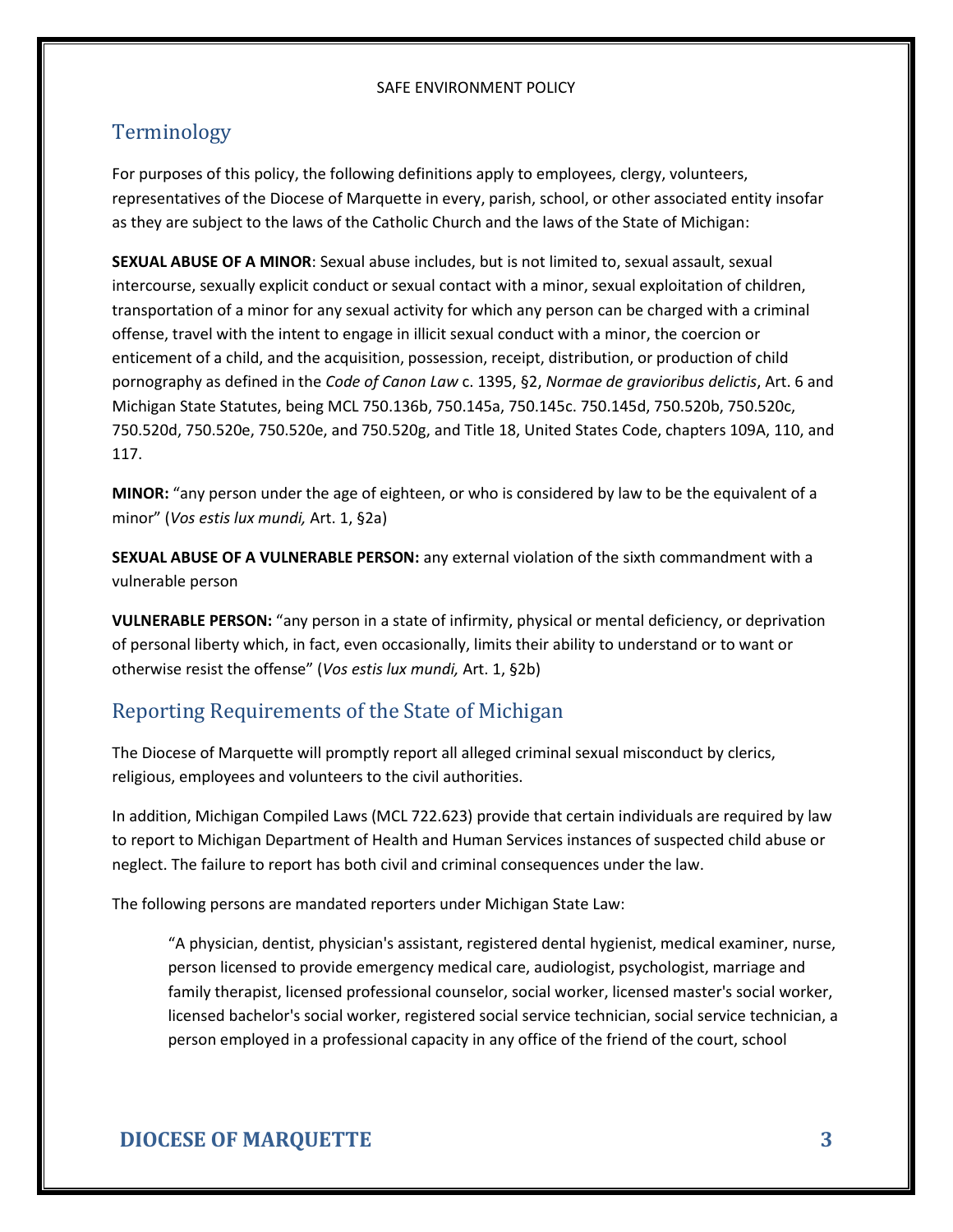administrator, school counselor or teacher, law enforcement officer, member of the clergy, or regulated child care provider" (MCL 722.623)

## Legal Requirements for Reporting

Mandatory reporters who have reasonable cause to suspect child abuse or child neglect are to make an oral report immediately to the Michigan Department of Health and Human Services (MDHHS). Child abuse and neglect include physical abuse, sexual abuse, maltreatment, mental injury, physical neglect, failure to protect, improper supervision, abandonment and medical neglect.

The oral report may be made by calling 855-444-3911.

When making the oral report, the individual who had contact with the child must provide as much detail as possible about the following information:

- The child's primary caretaker, including name and address.
- Names and birth dates for all members of the household.
- Name and birth date of the alleged perpetrator(s).
- Whether the alleged perpetrator lives with the child.
- Address where the alleged abuse or neglect occurred.
- What makes the mandated reporter suspect the child is being abused or neglected.

Mandatory reporters are also required to submit a written report within 72 hours of making the oral report. The MDHHS will inform them of the required contents of the written report. A link to the form can be found in the Safe Environment section of the diocesan website.

In addition to the report to the MDHHS, all clergy and employees are to inform the Diocesan Director of Personnel that they have made a report to the MDHHS. The phone number of the Diocese of Marquette is (906) 225-1141.

## Good Faith/Not Legally Liable

Michigan law clearly states that those reporting in good faith are not held legally liable, even if the report cannot be proven. For the purpose of any civil or criminal proceeding, the good faith of any person reporting shall be presumed.

## Penalty for Failure to Report

A person who is required by law to report and who fails to do so, is civilly liable for the damages proximately caused by the failure. The person is also liable criminally for failing to report for a misdemeanor punishable by up to 93 days in jail or fine of not more than \$500.00, or both.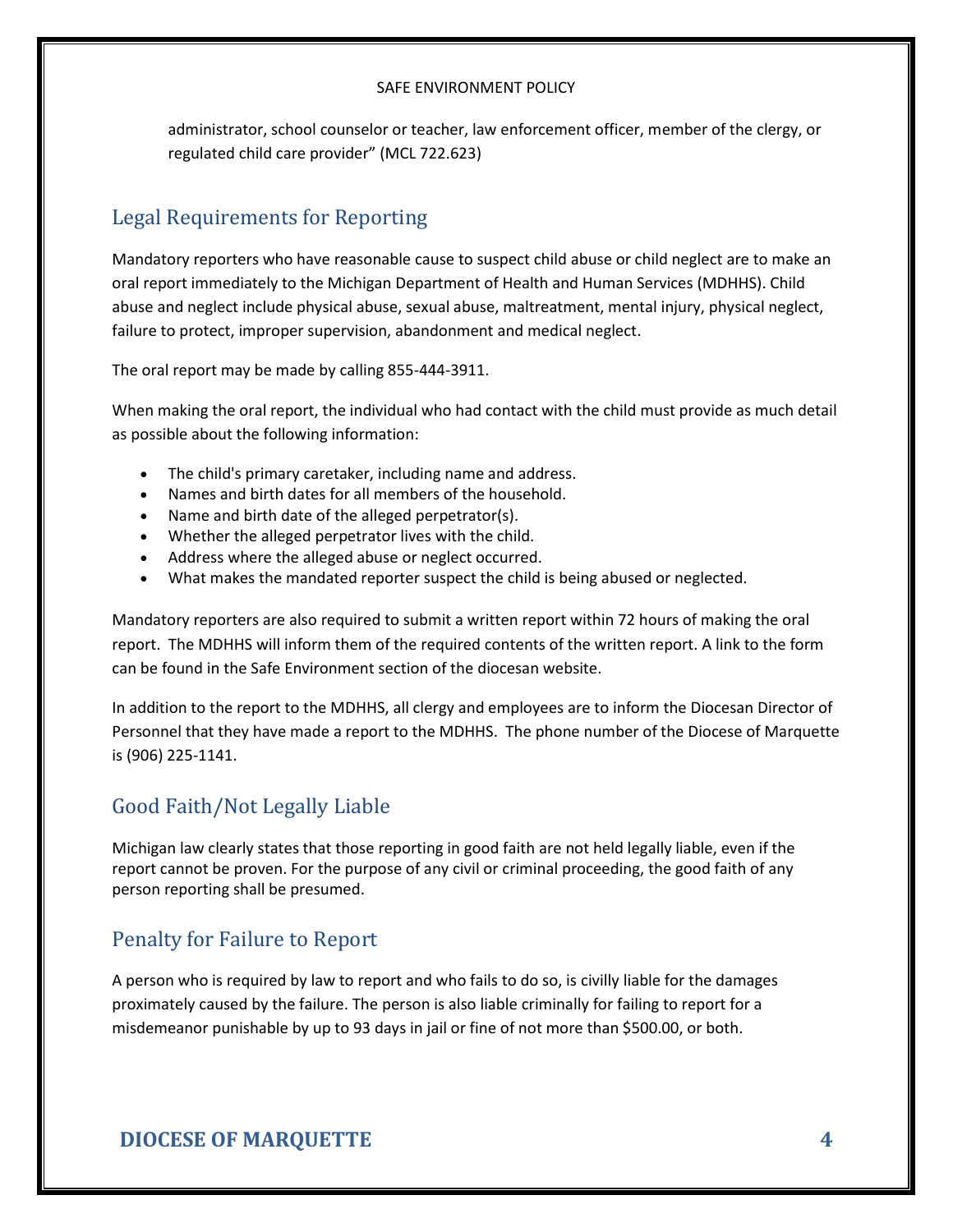# Proof not Required

The reporter does not have to prove that child abuse has occurred. Child abuse is to be reported as soon as there is reasonable cause to suspect abuse. Waiting for proof may mean further risk to the child. Proving child abuse should be left to trained investigators.

#### Confidentiality

The MDHHS may not reveal the name of the reporter to the child's parents or guardians, without the consent of the reporter, or by judicial process.

## Non-Mandatory Reporters

All employees and volunteers who are not mandatory reporters and who suspect any form of child abuse or neglect must notify their supervisor. If the alleged offender is an employee of the school or parish, the supervisor must notify the Diocesan Director of Personnel as soon as possible.

## **II. POLICY ON MAINTAINING SAFE ENVIRONMENTS**

The Diocese of Marquette is committed to creating, providing and maintaining safe environments in all its parishes, schools, and other institutions so that all persons, especially children, and young people, will be protected as much as possible from harm, particularly sexual abuse of minors. This policy is in compliance with *The Charter for the Protection of Children and Young People* and the E*ssential Norms for Diocesan/Eparchial Policies Dealing with Allegations of Sexual Abuse of Minors by Priests or Deacons*, United States Conference of Catholic Bishops.

The Diocese expects its clerics, other ministers, employees and volunteers to help protect children, and young people by demonstrating the Church's care and love for all people and by observing the Church's teachings on sexual morality.

All clerics, other ministers and employees in the Diocese of Marquette are required to:

- Complete an application form prior to hire or authorization for ministry in which they provide the Diocese with professional/personal references
- Complete the *Diocese of Marquette Safe Environment Criminal Background Check* application and receive a satisfactory report.
- Create a training account at [WWW.VIRTUS.ORG](http://www.virtus.org/) and complete the VIRTUS Protecting God's Children Training within 30 days of date of hire. Those employees in positions with immediate access to minors must complete the VIRTUS training prior to first day of service.
- Clergy, religious and employees must complete ongoing monthly educational bulletins in a timely manner.
- Complete the VIRTUS Protecting God's Children refresher course every five years.
- Review and observe the Safe Environment Policy of the Diocese of Marquette.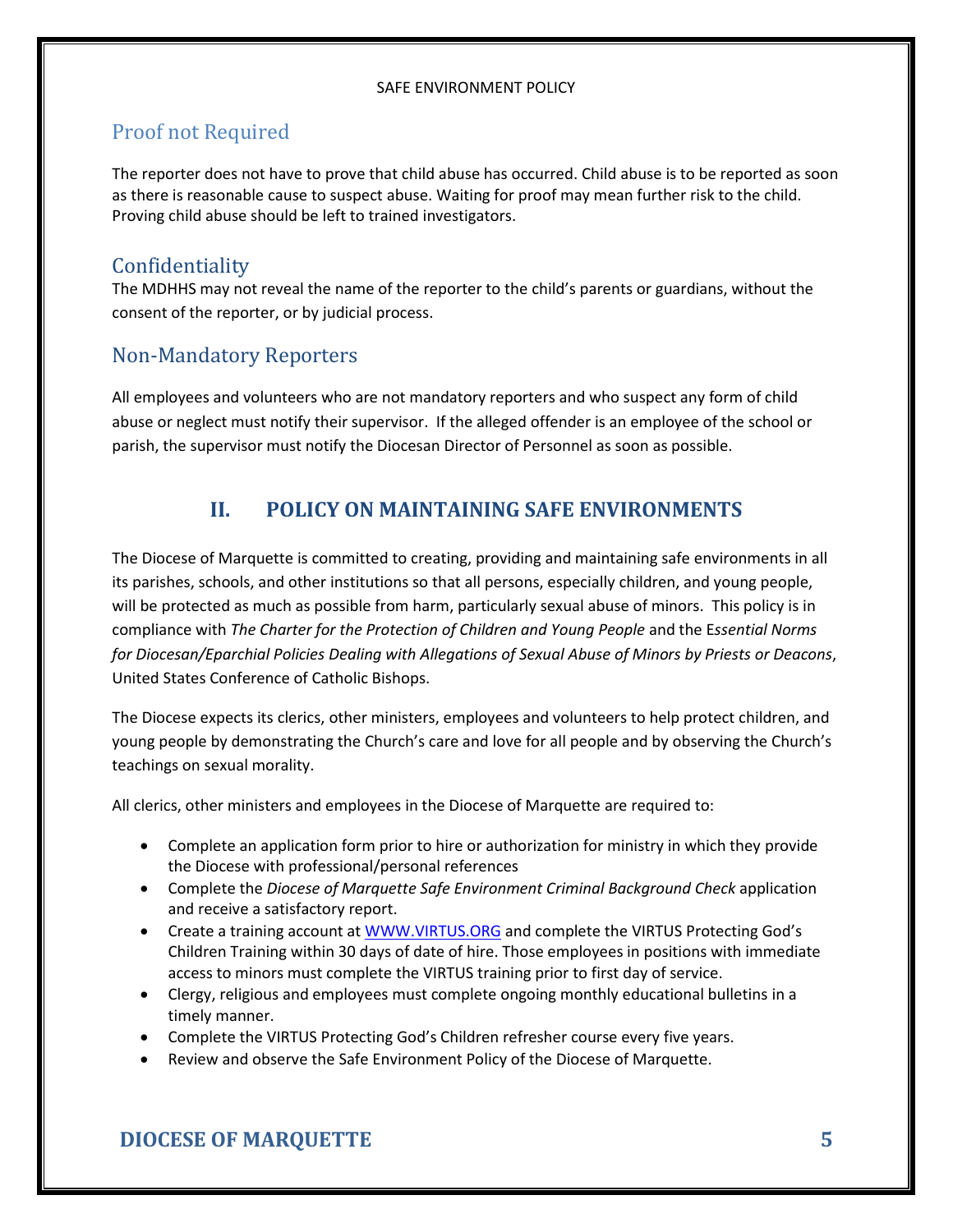• Sign the Acknowledgement and Agreement Form in which they acknowledge receipt of the Safe Environment Policy of the Diocese of Marquette and agree to follow and adhere to the Diocesan Code of Pastoral Conduct.

All adult volunteers who have contact with minors as part of their volunteer duties are required to:

- Complete the *Diocese of Marquette Safe Environment Criminal Background Check* application and receive a satisfactory report.
- Create a training account at [WWW.VIRTUS.ORG](http://www.virtus.org/) and complete the VIRTUS Protecting God's Children Training within 30 days of beginning volunteer service. Overnight chaperones and sole adult drivers and anyone with immediate access to minors must complete VIRTUS prior to volunteering.
- Complete the VIRTUS Protecting God's Children refresher course every five years.
- Review and observe the Safe Environment Policy of the Diocese of Marquette.
- Sign the Acknowledgement and Agreement Form in which they acknowledge receipt of the Safe Environment Policy of the Diocese of Marquette and agree to follow and adhere to the Diocesan Code of Pastoral Conduct.

Criminal background checks for all clergy, other ministers, employees and volunteers will be repeated every 3 years.

Offenses that disqualify a person for employment or volunteering are as follows, but not limited to:

- A felony or misdemeanor classified as an offense against the person or family or involves an offense against the person or family. *Examples:* Offenses against the person include, but are not limited to, murder, assault, sexual assault, domestic violence, injury to a child, and abandoning or intentionally or recklessly endangering a child.
- Offenses against the family include, but are not limited to bigamy, incest, and interference with child custody, enticing a child, and harboring a runaway child.
- A felony or misdemeanor classified as an offense against public order or indecency. *Examples:* Offenses against public order or indecency include, but are not limited to prostitution, obscenity, sexual performance by a child, possession or promotion of child pornography, and disorderly conduct.
- A felony or misdemeanor constituting a violation of any law intended to control the possession or distribution of any substance considered a controlled substance.

Arrest leading to convictions for driving while intoxicated is NOT necessarily a disqualifying offense for employment or volunteering, but it may disqualify someone from driving a school bus, church vehicle or any other vehicle on church sponsored activities or events.

Safe environment training within another diocese may be recognized if there is an approved online training record of session attendance at VIRTUS.org. If there is no approved online VIRTUS.org record from another diocese, the VIRTUS® Protecting God's Children Adult Awareness Session must be re-taken in the Diocese of Marquette.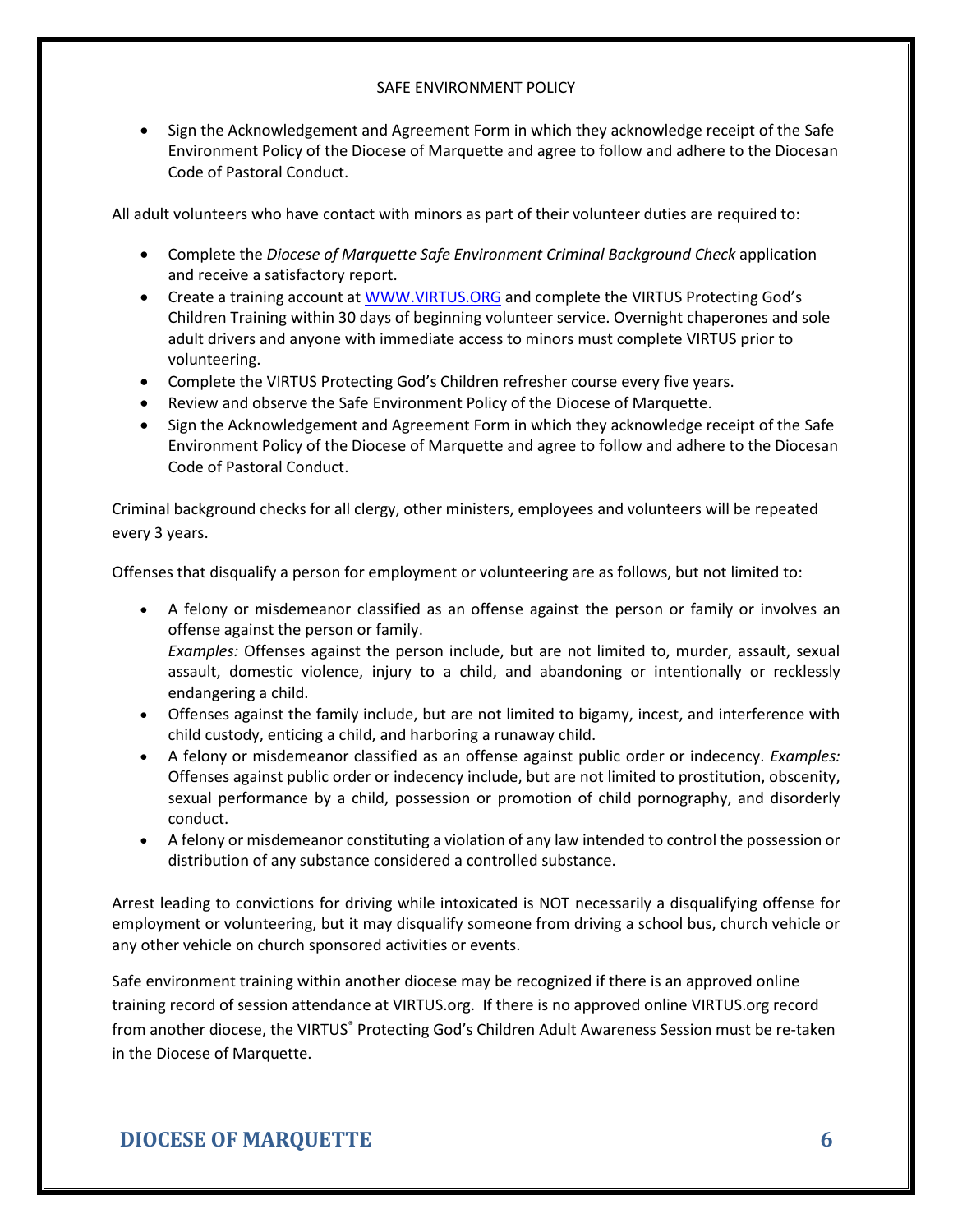Failure to comply with these requirements will result in the removal of the person from employment, ministry or the denial of volunteer service within the diocese.

## Safe Environment Program for Children

The Diocesan Department of Evangelization and Education oversees implementation of the children's programs.

The program for children is to be offered through our diocesan Catholic schools and parish faith formation programs every year. The school principals are responsible for training their teachers, informing parents and guardians of the program's contents, and educating their students.

Children in Catholic schools will be trained in safe environment using *Child Lures*® Prevention. This comprehensive program trains children in several areas including personal safety, online safety, drug resistance and school climate.

Grade school and high school youths in parish faith formation programs will be trained in safe environment utilizing the *Formation in Christian Chastity* program developed by the Diocese of Arlington. This program relies heavily on parents as the primary educators of their children.

The staff of the Department of Evangelization and Education is available to train coordinators in the program process and the criteria to be used in the selection of "teachers" for the lessons.

## Definition of "Regular Contact with Minors"

Regular Contact with Minorsincludes all:

Volunteers and paid Church personnel (clergy, religious and lay) including those paid by stipend whether they provide services to the Diocese, parishes school, or other diocesan institution and see, work with, or are around minors in an unsupervised situation, or have the potential to be alone with minors, or in a position to observe those who are, fall under the definition of "Regular Contact with Minors".

The following classification chart shall serve as a guide to determine which positions in the organization fall under this definition.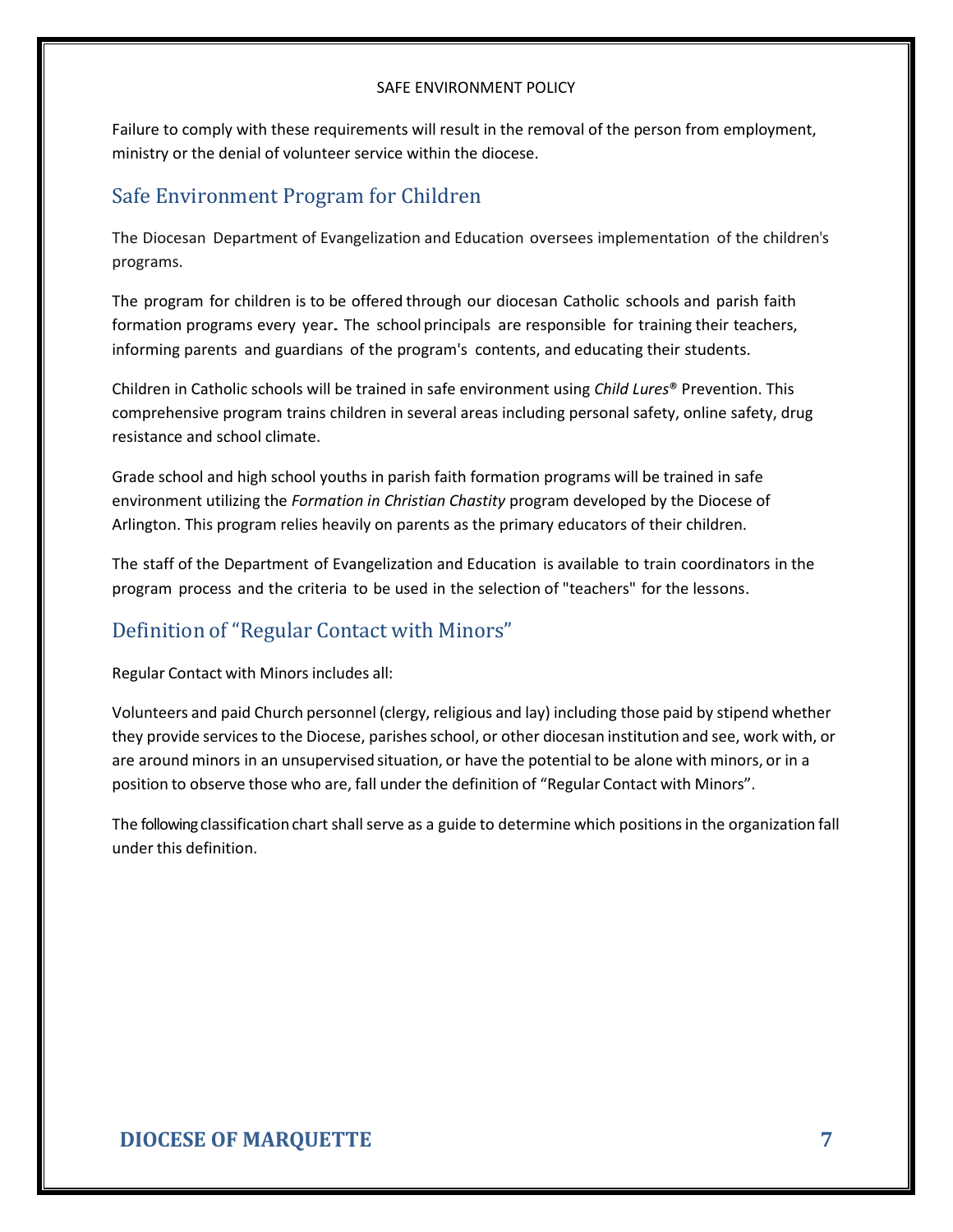# **Diocese of Marquette**

#### **Classification Table: Protecting God's Children Awareness Training and Criminal Record Check**

#### By Ministry Group and Classification/Job Title

To be used as a guideline in conjunction with the definition of "Regular Contact with Minors".

|                    |                                              | <b>Background</b>         |                         | <b>PGC Awareness Session</b> |  |
|--------------------|----------------------------------------------|---------------------------|-------------------------|------------------------------|--|
|                    |                                              | <b>Check</b>              | Required                | Recommended                  |  |
| <b>Ministry</b>    |                                              | Required                  |                         |                              |  |
|                    | <b>Bishop</b>                                | Χ                         | Χ                       |                              |  |
|                    | Priest                                       | $\overline{\mathsf{x}}$   | $\overline{\mathsf{X}}$ |                              |  |
| Pastoral           | Deacon                                       | $\overline{\mathsf{x}}$   | $\overline{\mathsf{X}}$ |                              |  |
|                    | Non-cloistered Religious                     | $\overline{\mathsf{x}}$   | Χ                       |                              |  |
| Parish             | DRE- volunteer or paid staff                 | X                         | Χ                       |                              |  |
| <b>Based Faith</b> | Catechist - volunteer/stipend                | $\overline{\mathsf{x}}$   | $\overline{\mathsf{x}}$ |                              |  |
| Form, and          | Office staff                                 | X                         | X                       |                              |  |
|                    | Principal                                    | Χ                         | X                       |                              |  |
|                    | Asst. Principal/Other Administration         | $\overline{\mathsf{x}}$   | $\overline{X}$          |                              |  |
|                    | Teacher                                      | Χ                         | $\overline{\mathsf{x}}$ |                              |  |
|                    | Substitute Teacher                           | $\overline{\mathsf{x}}$   | $\overline{\mathsf{x}}$ |                              |  |
|                    | Librarian/Media Center Coordinator           | $\overline{\mathsf{x}}$   | $\overline{X}$          |                              |  |
|                    | Classroom or Library Aides                   | $\overline{\mathsf{x}}$   | $\overline{\mathsf{x}}$ |                              |  |
|                    | Coach                                        | Χ                         | χ                       |                              |  |
|                    | Cafeteria Worker                             | X                         | X                       |                              |  |
|                    | Playground Aide                              | X                         | X                       |                              |  |
|                    | Maintenance Staff                            | X                         | Χ                       |                              |  |
|                    | Office Staff                                 | Χ                         | X                       |                              |  |
| School             | <b>Crossing Guard</b>                        | X                         | Χ                       |                              |  |
|                    | <b>Adult Choir Director</b>                  | Χ                         | $\overline{X}$          |                              |  |
|                    | Youth Choir Director/Coordinator             | Χ                         | χ                       |                              |  |
|                    | Youth Choir Volunteer                        | $\overline{\mathsf{x}}$   | $\overline{X}$          |                              |  |
|                    | Nursery Director/Coordinator                 | $\overline{\mathsf{x}}$   | $\overline{\mathsf{x}}$ |                              |  |
|                    | Nursery Volunteer (Adult)                    | $\overline{\mathsf{x}}$   | $\overline{\mathsf{x}}$ |                              |  |
|                    | Vacation Bible School Director/Coordinator   | $\overline{\mathsf{x}}$   | $\overline{\mathsf{X}}$ |                              |  |
|                    | Vacation Bible School Volunteer              | $\overline{\mathsf{x}}$   | $\overline{\mathsf{X}}$ |                              |  |
|                    | Volunteer Driver/Chaperone                   | χ                         | Χ                       |                              |  |
|                    | Altar Server Program Coordinator             | $\overline{\mathsf{x}}$   | Χ                       |                              |  |
|                    | Parish Nurse                                 | $\overline{\mathsf{x}}$   | $\overline{\mathsf{x}}$ |                              |  |
| Other              | Usher                                        | $\overline{\mathsf{X}^*}$ |                         | х.                           |  |
|                    | Pastoral/Finance Council Member              | $X^*$                     |                         | Χ                            |  |
|                    | Day Care Coordinator/ Director or Paid Staff | X                         | Χ                       |                              |  |
| Day Care           | Day Care Volunteers                          | $\overline{\mathsf{x}}$   | $\overline{\mathsf{X}}$ |                              |  |
|                    | Pastoral Associate/Coordinator               | X                         | Χ                       |                              |  |
|                    | <b>Business Manager</b>                      | Χ                         | $\overline{X}$          |                              |  |
|                    | <b>Office Staff</b>                          | $\overline{\mathsf{x}}$   | χ                       |                              |  |
|                    | Safe Environment Coordinator                 | Χ                         | $\overline{\mathsf{x}}$ |                              |  |
| Parish Staff       | Maintenance/Housekeeping Staff               | Χ                         | $\overline{\mathsf{x}}$ |                              |  |
| Diocesan           | All Diocesan Staff                           | X                         | X                       |                              |  |

Staff **\****At Discretion of Pastor*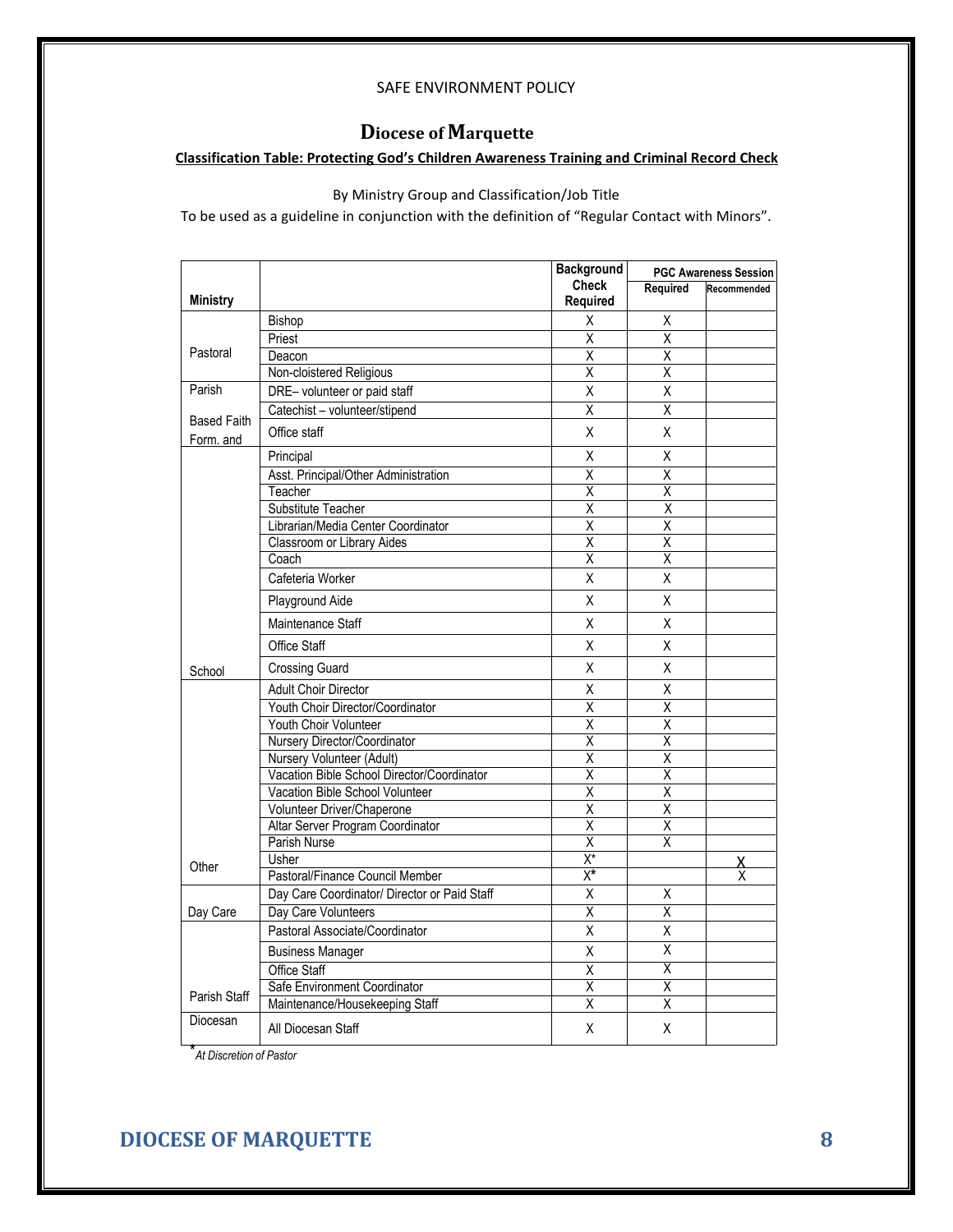# **III. DIOCESAN CODE OF PASTORAL CONDUCT FOR CLERICS, SEMINARIANS, OTHER MINISTERS, EMPLOYEES and VOLUNTEERS**

The Diocese of Marquette expects its clerics, seminarians, other ministers, employees and volunteers to conduct themselves appropriately in their relationships with the people they serve and especially with minors.

The following Diocesan Code of Pastoral Conduct provides a set of standards for conduct in pastoral situations. This Code of Conduct has been developed in compliance with the universal norms of the Catholic Church, namely, the *Code of Canon Law,* the Apostolic Letter of Pope John Paul II, *Sacramentorum sanctitatis tutela,* its subsequent revision *Normae de gravioribus delictis, and* the Apostolic Letters of Pope Francis, *As a Loving Mother* and *Vos estis lux mundi*. This policy is also in accord with the norms and documents of the United States Conference of Catholic Bishops, *Charter for the Protection of Children and Young People*, the *Essential Norms for Diocesan/Eparchial Policies Dealing with Allegations of Sexual Abuse of Minors by Priests or Deacons, Directives for the Implementation of Vox estis lux mundi Concerning Bishops and Their Equivalents* and *Affirming Our Episcopal Commitments*.

Responsibility for adherence to the Diocesan Code of Pastoral Conduct rests with the individual, but the support and observance of the Code is an important concern for all. Those who disregard this Code will be subject to remedial action by the Bishop, his representative or that person's supervisor. Corrective action may take various forms depending on the specific nature and circumstances of the offense and the extent of the harm done. For clerics this action may range from verbal warnings to removal from ministry according to the provisions of the Code of Canon Law on the matter. For lay employees this action may range from a verbal warning to discharge from employment depending on the specific nature and circumstances of the offense and the extent of the harm done according to the provisions of the Code of Canon Law on the matter.

## Confidentiality

Trust is one of the cornerstones in all pastoral relations. It is important to emphasize that all employees understand they have an ethical duty not to disclose confidential information they may come upon during employment.

People are also accustomed to speaking in confidence with a cleric because of the trust they have in the clergy. To avoid breaking that trust, clerics shall continue to respect the confidentiality entrusted to them

Under no circumstances whatsoever may a bishop and priest disclose, even indirectly, information received through the confessional in accord with Canons 983 and 984 of the *Code of Canon Law*. Information disclosed to a cleric or other minister during the course of counseling or spiritual direction or in a pastoral conversation must be held in the strictest confidence and it is to be considered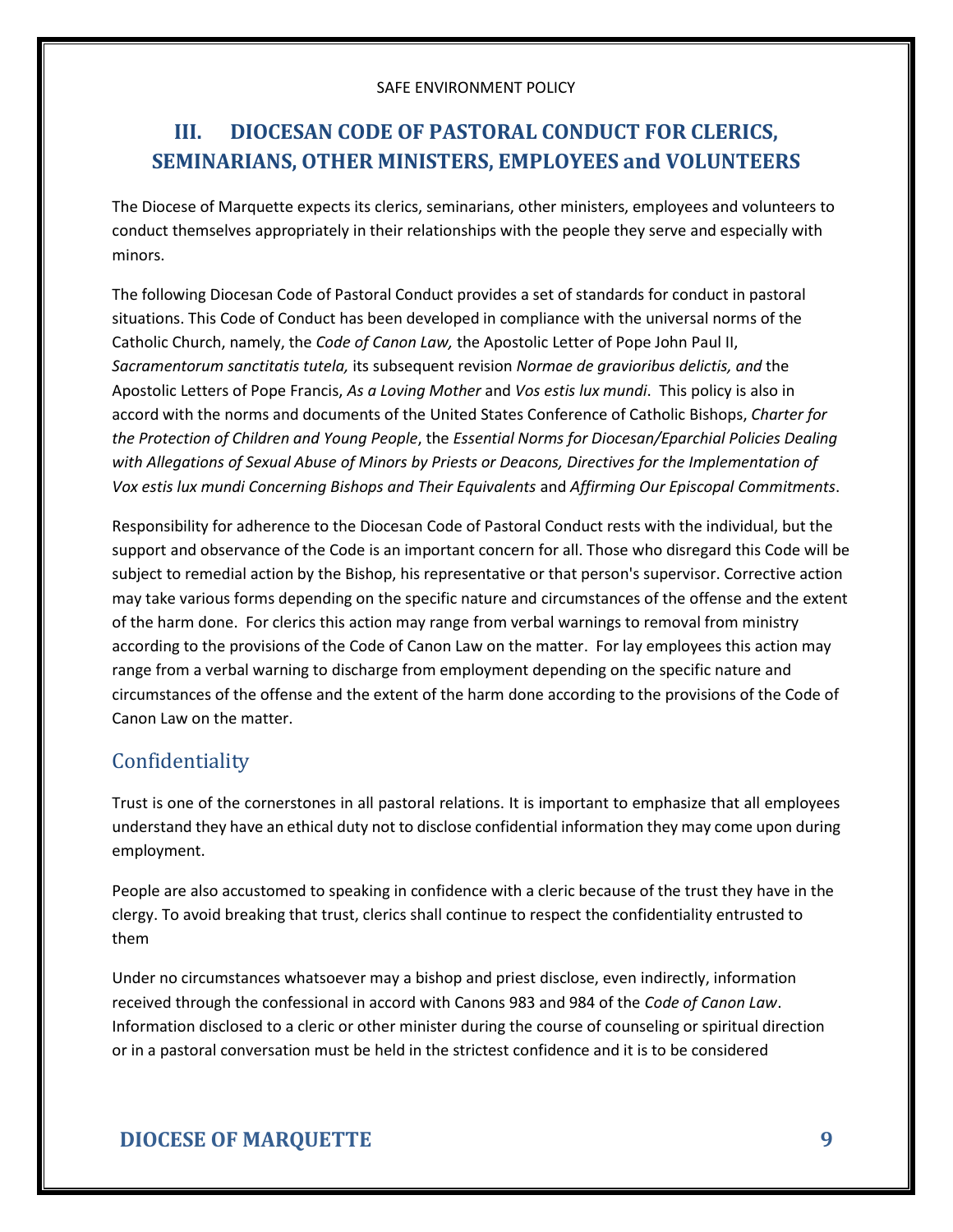privileged information except as required to be reported to the appropriate governmental authorities under Michigan Statute §48.981.

# Conflicts of Interest

Avoid all situations that might present a conflict of interest. Even the appearance of a conflict of interest can call integrity and professional conduct into question.

For example, conflicts of interest may arise when the independent judgment of a cleric, or other minister, while serving as a pastoral counselor or spiritual director, is impaired by: prior dealings; becoming personally involved; or becoming an advocate for one person against another. When this becomes evident, the pastoral counselor or spiritual director shall advise the parties that he/she can no longer provide pastoral services and shall refer them to another pastoral counselor or spiritual director.

# Ethical or Professional Misconduct

Clerics, seminarians, other ministers and employees have a responsibility for maintaining the highest ethical and professional standards. They also have a duty to report breaches of this Code of Pastoral Conduct whether by themselves or by others. When uncertainty exists regarding a situation or course of conduct that violates this Diocesan Code of Pastoral Conduct or other religious, moral, or ethical principles, consult with professionals who are knowledgeable about ethical issues.

When there is an indication of questionable action by a priest, deacon, seminarian, other minister and employee, immediately notify the Diocesan Victim's Assistance Coordinator or the person's immediate supervisor.

When there is an indication of questionable action by a bishop, notify the Archbishop. When there is an indication of questionable action by an archbishop, notify the senior suffragan bishop.

# Pastoral Counseling Standards

Clerics and others who provide pastoral counseling and spiritual direction must maintain appropriate boundaries and adhere to the following rules:

- 1. Never step beyond your competence in pastoral counseling situations; limit the number of pastoral counseling sessions to three or fewer. Refer clients to other professionals when appropriate.
- 2. Assume the full burden of responsibility for establishing and maintaining clear, appropriate boundaries in all situations involving pastoral counseling and spiritual direction. Sexual intimacies with persons being counseled or directed, including forced physical contact and inappropriate sexual comments, are absolutely forbidden and result in the immediate loss of employment or removal from ministry, according to the provisions of the *Code of Canon Law* on the matter.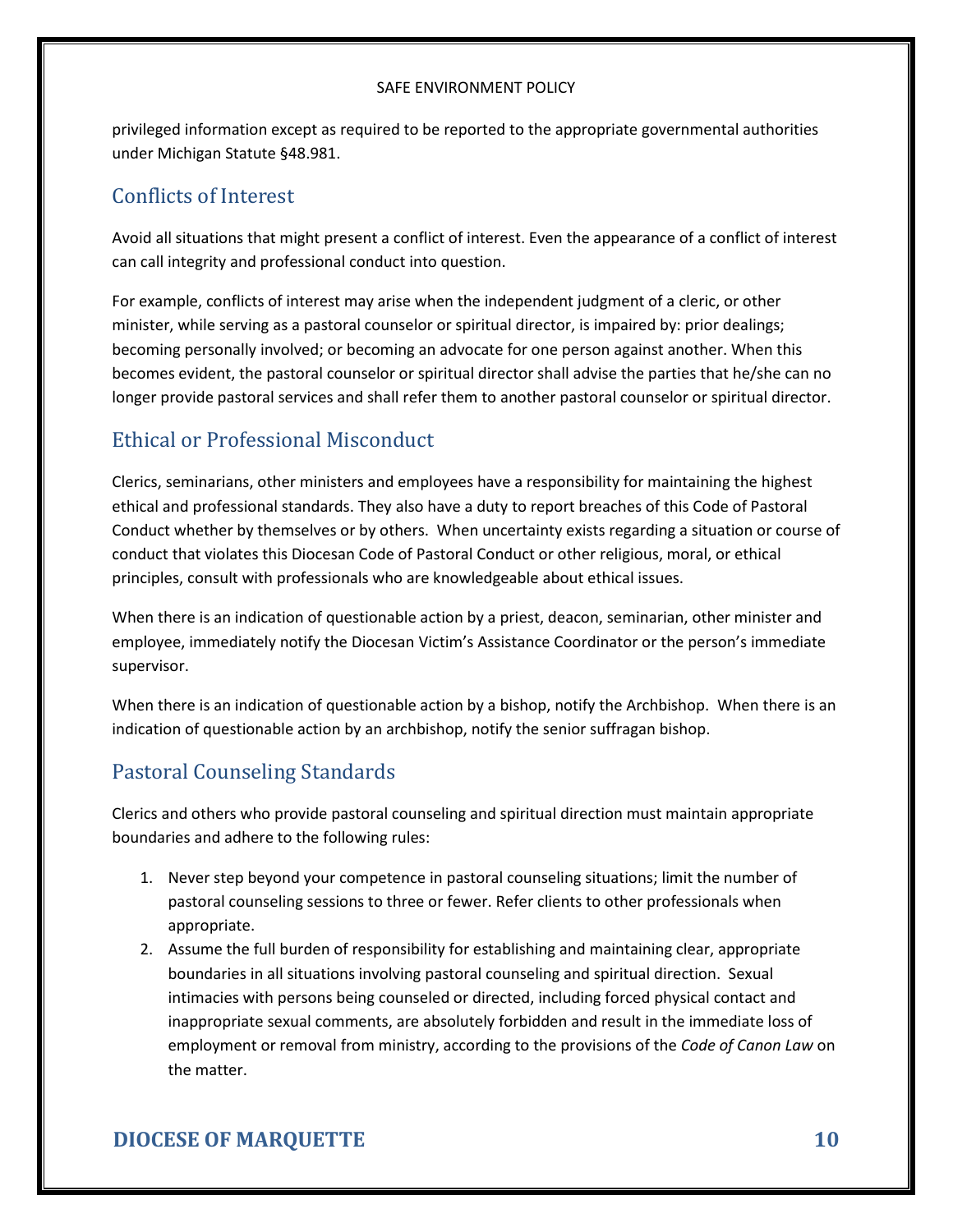3. Avoid physical contact of any kind that could be misconstrued. Sessions must be conducted in appropriate settings at appropriate times, not in private living quarters and not in places or at times that would tend to cause confusion about the nature of the relationship to the person(s) being counseled or directed.

#### Witness to Chastity

Bishops, Priests and those deacons who are committed to a celibate lifestyle are called to be an example of celibate chastity in all their relationships at all times. Deacons and employees who are married are called to be examples of marital chastity at all times. Employees who are single or widowed are called to be examples of chastity in the single life.

No cleric, seminarian, other minister or employee shall, for sexual gain or intimacy, exploit the trust placed in them by the faith community.

No cleric, seminarian, other minister or employee shall exploit another person for sexual purposes including possession or use of pornography.

Sexual harassment by a cleric, seminarian, other minister or employee is absolutely forbidden and is subject to disciplinary action, according to the provisions of the *Code of Canon Law* on the matter.

Sexual harassment is defined as harassment of a sexual nature, directed toward a person of either gender, consisting of unwelcome sexual advances or references, or requests for sexual acts or favors, with or without accompanying promises, threats, or reciprocal favors or actions. Sexual harassment can include, but is not limited to, improper physical contact, lewd or sexually suggestive comments, off-color language, leering, jokes of a sexual nature, slurs, and display, transmission, or known possession of sexually explicit material.

Bishops who engage in sexual misconduct are subject to the disciplinary action of the Holy See.

In addition to the universal norms concerning the sexual abuse of minors and vulnerable persons, priests and deacons who commit an external offense against the sixth commandment with an employee or with a person under their pastoral care are to be punished with a just penalty, according to the provisions of the *Code of Canon Law* on the matter. A person under the pastoral care of a priest or deacon is to be understood as a parishioner of the parish where the priest or deacon is assigned, or a person belonging to the institution or association where the priest or deacon is assigned as a chaplain, or a person who has received at least one session of spiritual direction or pastoral counseling within five years prior to the offense. A parishioner is understood as any Catholic living within the geographical boundaries of the parish or a Catholic who has registered as a member of the parish.

Clerics, seminarians, other ministers and employees are to review, be familiar with and committed to the contents of the diocesan Safe Environment Policy.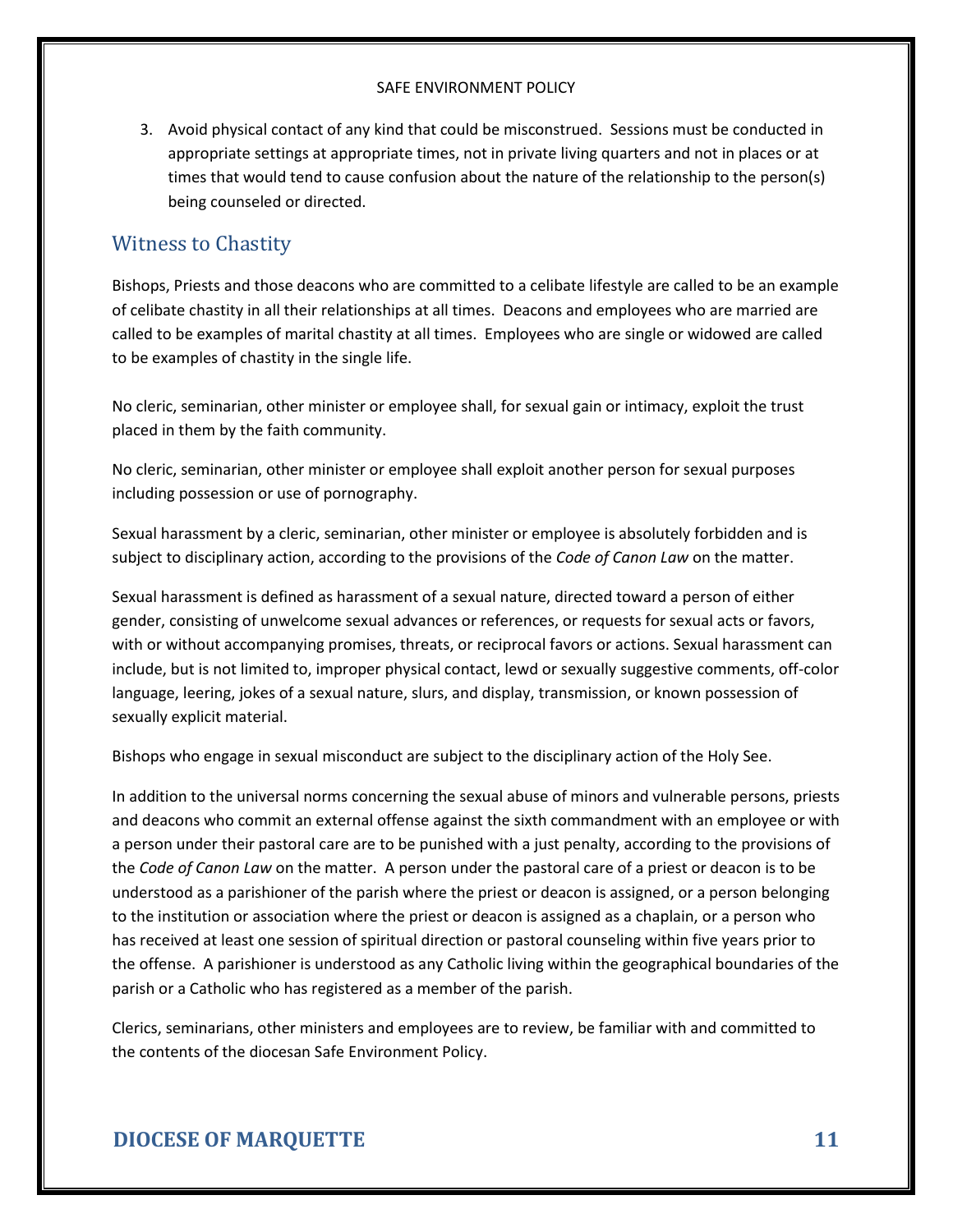## Conduct with Minors

When working with minors, always maintain an open and trustworthy relationship.The following rules will apply.

- 1. Be aware of your own and others' vulnerability when working alone with minors. Use a team approach to managing youth activities. Always strive to have a second adult present.
- 2. An adult must not engage in games or other sport activities with one minor, unless a second adult is present.
- 3. At least one, preferably two adults must be present when a group of minors engage in organized games or sports activities.
- 4. Always avoid being alone with a minor person in a residence, sleeping facility, locker room, dressing facility, vehicle or other closed room or isolated area.
- 5. Youth group trips must have a minimum of two (2) adult chaperones. Larger groups must have at least one (1) adult chaperone for every ten minors. Groups including minors with special needs may require additional chaperones.
- 6. While on youth trips, the adults must maintain a professional stature and socialize appropriately with minors.
- 7. One (1) adult may never engage in an overnight trip with a minor or minors.
- 8. Adults must take care to avoid the risk of a minor's developing a dependency on them in place of the minor's parent/guardian, becoming a father and/or mother figure to the minor.
- 9. The sacristy door must always be open when minors are present within the sacristy.
- 10. Comments of a sexual nature must not be made to any minor except in the context of classroom catechesis or otherwise legitimate questions from the minor.
- 11. Profanity, cursing and vulgar humor must never be used.
- 12. Physical contact with minors can be misconstrued and is to be avoided unless it is public, appropriate and non-sexual.
- 13. If inappropriate personal or physical attraction develops between an adult (a cleric, an employee, or volunteer) and a minor, the adult is responsible for maintaining clear professional boundaries.
- 14. In meeting and or pastoral counseling situations involving a minor, excluding the Sacrament of Reconciliation, the presence or proximity of another adult is required. However, in those situations where the presence of another adult is not usual or practical (e.g., music lessons, disciplinary meeting with an administrator, etc.) another adult must be informed that the meeting will be taking place and the doorway must be left open.
- 15. Minors unaccompanied by parents or legal guardians must never be allowed in the residential portion of a rectory nor allowed to stay overnight in the rectory or the priest's or bishop's private residence.
- 16. Minors are permitted to work in a school or parish facility only when there are at least two adults present in the building.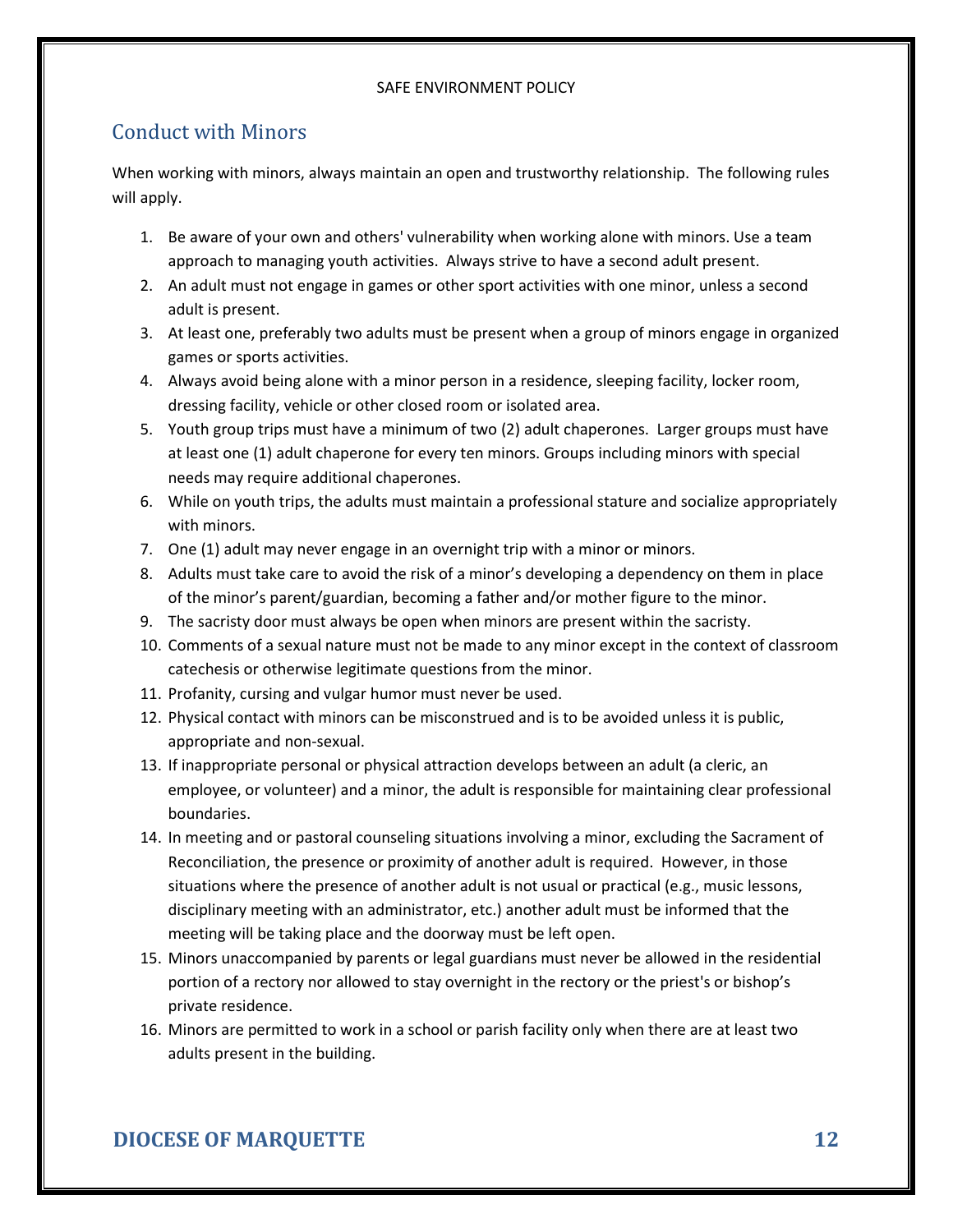- 17. In rare, emergency situations, to provide for the health and well-being of the minor, take extraordinary care to protect all parties from the appearance of impropriety and from all risk of harm. Use a team approach to manage emergency situations.
- 18. The illegal possession and/or illegal use of drugs, other intoxicating drugs and/or alcohol is strictly prohibited. Never use alcohol when working with minors.
- 19. Minors must never be provided with alcohol, illegal and other intoxicating drugs, sexually provocative materials, pornography or any illegal materials.
- 20. Taking photos of minors while they are unclothed, or undressing is prohibited by law.

#### IV. SEXUAL ABUSE OF MINORS AND VULNERABLE PERSONS BY A CLERIC

Clerics occupy important places of service in our Church. They do so with extraordinary generosity and care. Unfortunately, sometimes an individual cleric may seriously overstep boundaries and misuse his position and power. The norms of church law govern procedures for addressing allegations of sexual abuse of minors and vulnerable persons. As the Essential Norms state: "When even a single act of sexual abuse by a priest or deacon is admitted or is established after an appropriate process in accord with canon law, the offending priest or deacon will be removed permanently from ecclesiastical ministry, not excluding dismissal from the clerical state, if the case so warrants." Bishops who sexually abuse a minor or vulnerable person are subject to the disciplinary action of the Holy See.

#### Prevention

In order to prevent such misconduct, the Diocese will use the following measures to screen both candidates for Ordination and priests or deacons who offer their service to the Diocese.

#### **Candidates for Ordination:**

All candidates for priesthood or permanent diaconate will have a criminal background check and will be screened through psychological evaluation, interviews and references in an attempt to determine whether there is any history of sexual abuse of minors either as a victim or a perpetrator.

#### **Clerics New to the Diocese:**

Whenever a priest or deacon from a religious community or another diocese requests a transfer to the Diocese of Marquette, a criminal background check will be made to determine whether there is any history of sexual abuse. A letter of reference will also be required from his bishop or religious superior with full disclosure of any known history of allegations of sexual abuse, sexual abuse, especially with minors. If the cleric is from a foreign country, a criminal background check will be conducted if possible. When a new bishop is assigned to the Diocese of Marquette, a criminal background check will be made.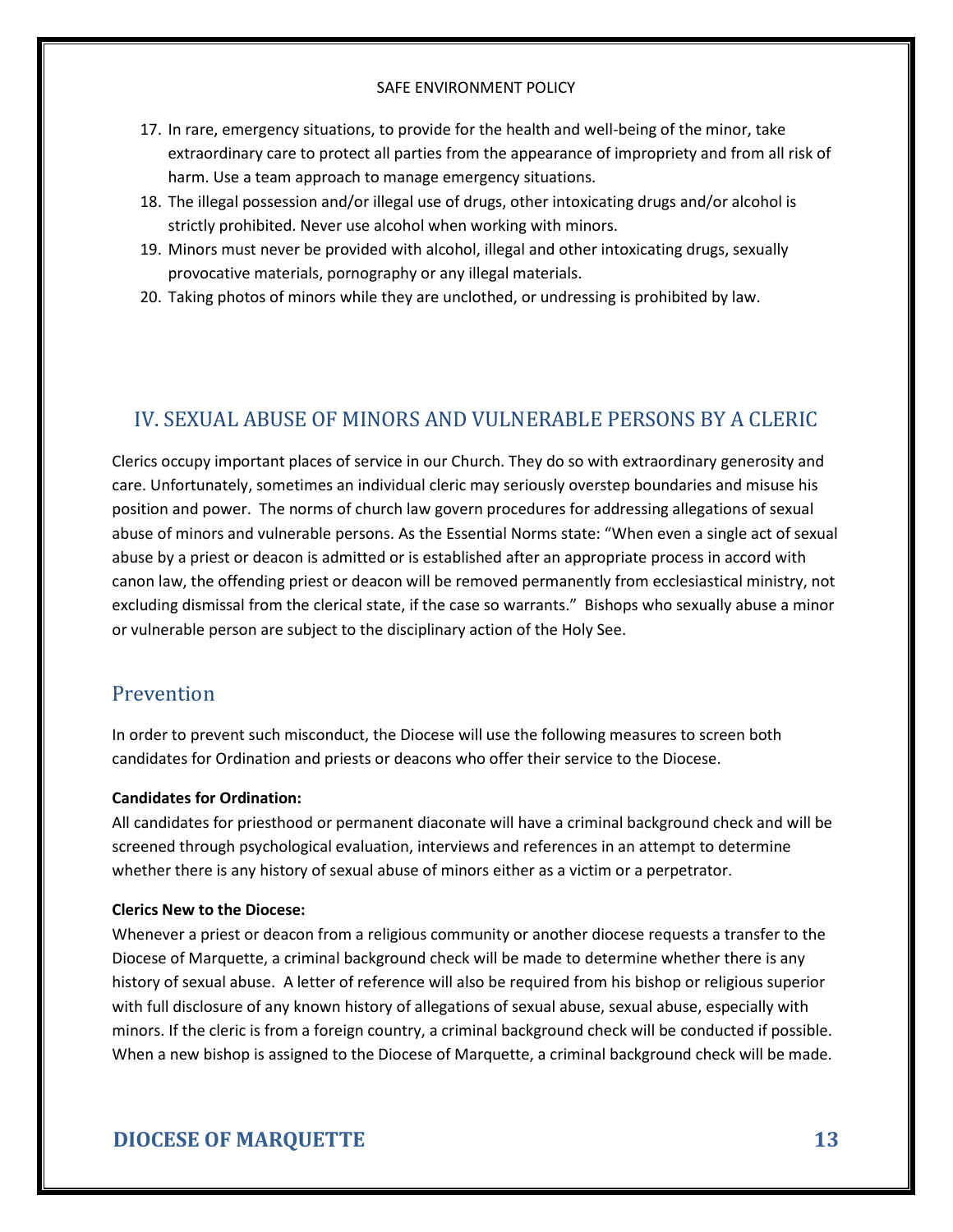#### **Continuing Education:**

Clerics will continue to participate in mandatory sexual abuse prevention training. The Diocese will offer workshops to help clerics learn how to maintain boundaries and avoid any kind of sexual misconduct. These workshops will include information about the requirements for reporting sexual misconduct.

# Reporting Sexual Abuse of Minors and Vulnerable Persons by a Cleric

The sexual abuse of a minor or a vulnerable person by a cleric causes pain and suffering. Both justice and compassion call the Church to respond to the harm done.

The Diocese urges anyone with the personal knowledge of the sexual abuse of a minor or vulnerable person by a bishop to report it to the civil authorities and to the appropriate archbishop or senior suffragan bishop in the case of misconduct by the archbishop. Sexual abuse by the Bishop of Marquette is reported to the Archbishop of Detroit. Such reports may be made directly to the office of the archbishop or through the national third-party reporting network established by the United States Conference of Catholic Bishops.

The Diocese urges anyone with personal knowledge of the sexual abuse of a minor or vulnerable person by a priest or deacon, and who is not bound by legal or professional confidentiality, to report such conduct to the civil authorities and to the Diocese.

Once a complaint of sexual abuse of a minor or vulnerable person has been brought to the Diocese, an authorized representative of the Diocese shall make every effort to move the process along in a timely, sensitive and professional manner. The process works best when the person bringing the complaint has the support of a knowledgeable relative or friend. That person may also want to engage the assistance of a civil attorney or an expert in Church law (Canon lawyer).

## How to Bring a Complaint

To report an incident of the sexual abuse of a minor or vulnerable person to the civil authorities follow the reporting requirements of the State of Michigan as noted on page 3, and contact the Office of the Michigan Attorney General at (844) 324-3374 or send an email to: [aginvestigations@michigan.gov](mailto:aginvestigations@michigan.gov)

To report an incident of the sexual abuse of a minor or vulnerable person by a bishop see the diocesan website for the contact information of the Office of the Archbishop of Detroit and the contact information of the national third-party reporting network established by the United States Conference of Catholic Bishops. This contact information will also appear in The UP Catholic at least quarterly.

To report an incident of sexual abuse of a minor or vulnerable person by a priest or deacon to the diocese, call or write the Diocesan Victim's Assistance Coordinator(s). The name(s) and contact information of the Diocesan Victim's Assistance Coordinator(s) appear in *The UP Catholic* at least quarterly and may be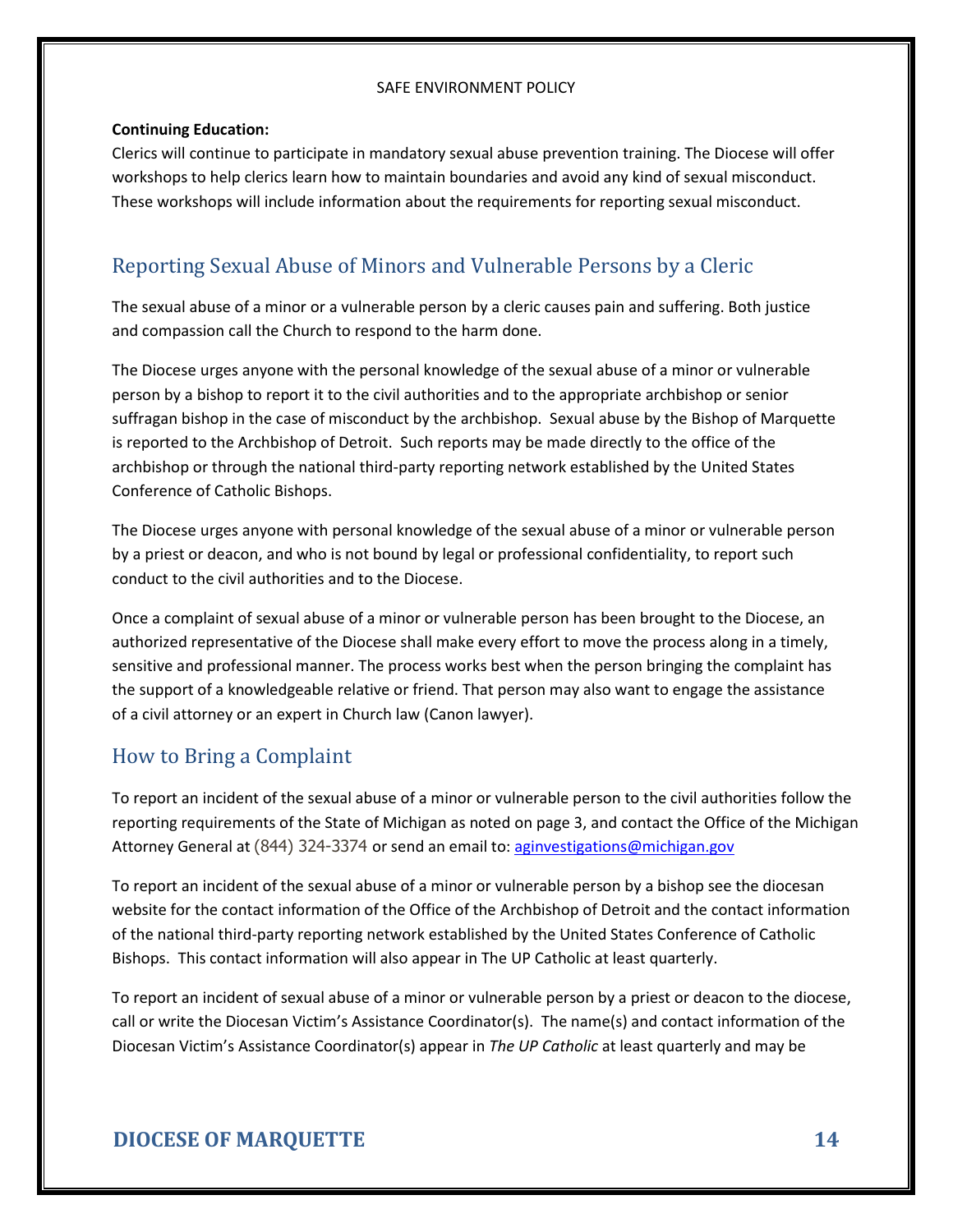obtained by consulting the diocesan website [\(www.dioceseofmarquette.org/](http://www.dioceseofmarquette.org/)victimsassistance) or calling the diocese at (906) 225-1141.

All allegations brought to the diocese will be reported to the proper civil authorities.

## The Diocese Shall Take Every Complaint Seriously

The Diocese will respond promptly and seriously to every complaint of sexual abuse of a minor or vulnerable person by a priest, deacon or other cleric.

Under all circumstances, the Diocese reaffirms its commitment to work with the proper civil authorities with regard to all criminal sexual misconduct. In addition to compliance with the law, the Diocese directs all personnel, even those who are not mandated reporters, to report their knowledge or belief of the sexual abuse of minors and vulnerable persons to their supervisor or director.

Clerics are required to report actual or suspected sexual abuse of a minor. Furthermore, clergy are required to report cases where they have reasonable cause to believe, based on either observation or information received, that a member of the clergy has abused a minor or threatened to abuse a minor. However, given the nature of the seal of confession even recognized by civil law, a priest may not share any information received in the Sacrament of Penance.

When the Diocese receives an allegation that a priest or deacon has engaged in sexual abuse of a minor or a vulnerable person, it will immediately report the allegation to the civil authorities. The Diocese will offer the alleged victim pastoral assistance and/or counseling that may be required.

After the civil authorities have completed their investigation and any subsequent legal proceedings, the Diocese will begin an investigation and follow the procedures of Church law. The Diocese will also use every reasonable means to investigate any allegation of sexual abuse of a minor or vulnerable person by a cleric since it may be necessary to take disciplinary action even if a crime is not proven by civil authorities.

During the diocesan investigation, the rights of all those who are involved, including both the person making the allegation and the person accused of misconduct, will be protected.

An important part of the diocesan investigatory procedure is to make a judgment regarding the continuation of ministry or return to ministry for a priest or deacon who was accused of sexual misconduct. The Diocesan Bishop, in accord with the *Charter for the Protection of Children and Young People* and the Essential Norms, relies on advice from the Independent Review Board. All allegations regarding the clergy sexual abuse of a minor and vulnerable persons are to be brought to the Independent Review Board. The Board consists of members of outstanding integrity and good judgment – a pastor, and lay persons with expertise in health care, social work, psychology, law enforcement and experts in civil law.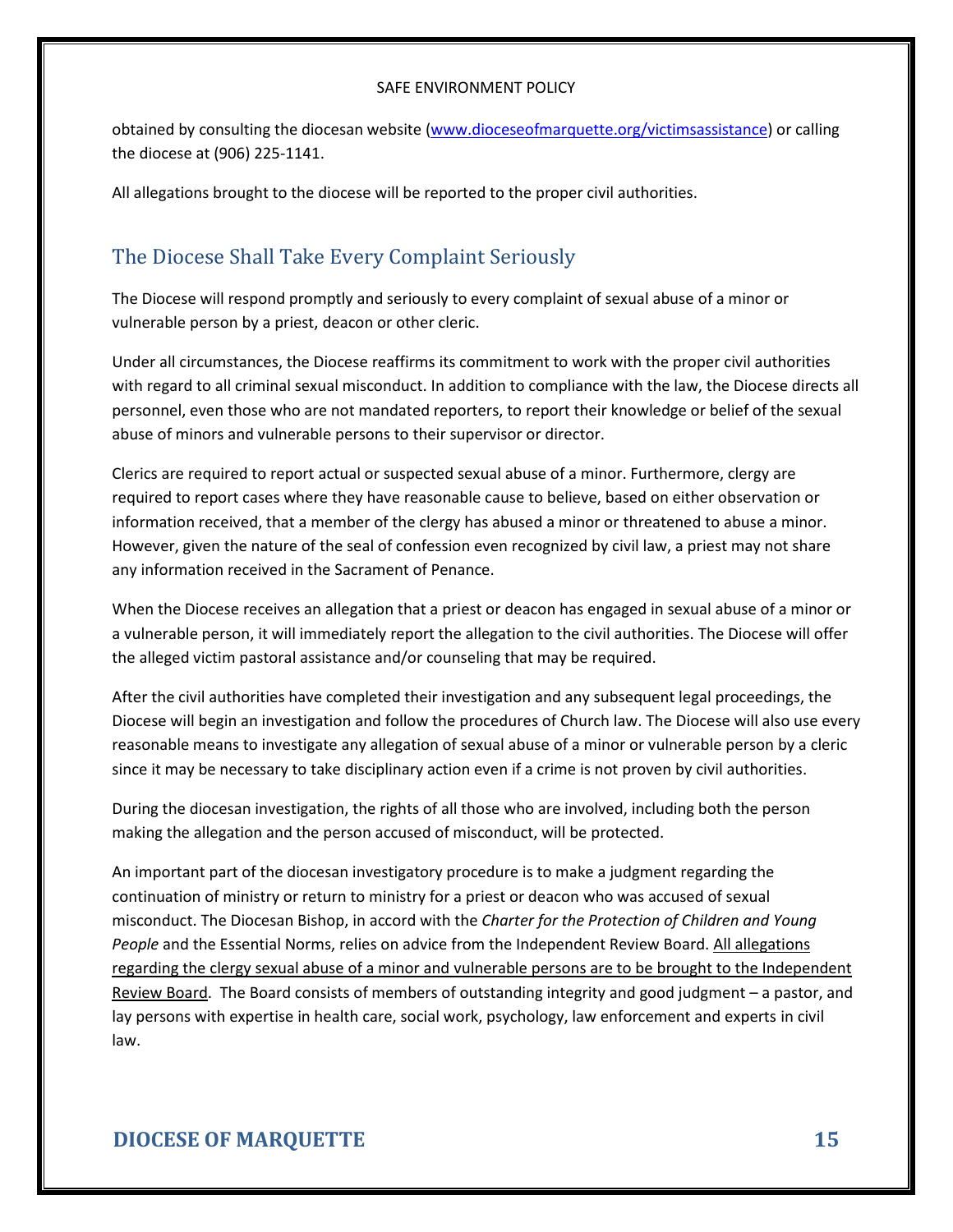#### **The Board is to:**

- **1.** Review and make recommendations regarding the continuation in ministry of clergy who have allegedly sexually abused minors and vulnerable persons.
- **2.** Review and make recommendations regarding the return to ministry of priests and deacons following their removal from active ministry when allegations are found to be unsubstantiated.
- **3.** Review and make recommendations concerning changes to existing policies or the adoption of new sexual misconduct policies.

The Independent Review Board must meet at least once annually. Additional meetings are scheduled if necessary for the Board to conduct its work.

If a priest or deacon is found guilty of the sexual abuse of a minor or vulnerable person, he will be permanently removed from public ministry. If an allegation is found to be unsubstantiated, efforts will be made to restore the priest's or deacon's good name.

# Response to Parishes Experiencing the Pain Due to the Sexual Abuse of Minors by Clergy

When a cleric engages in sexual abuse of minors or vulnerable persons, people are harmed, and many are affected. This is true not only of those directly involved in the misconduct, but also of parish members where the cleric currently serves or has served in the past. The Diocese shall respond, guided by three important principles:

**First,** the Diocese acknowledges that one of the most important elements in healing is to inform the parish about what happened as completely and accurately as possible. Information helps dispel the atmosphere of distrust that may be fed by rumor, by the sudden departure of a cleric assigned to the parish, or by the impression that a "cover-up" is being imposed. Information that is provided also helps others to come forward and assures that appropriate steps will be taken so that the faith community can truly move forward.

While committed to disclosure and transparency, communications may be limited because of the need to respect the privacy of the person victimized and his/her family, as well as the need to protect the rights of the person accused.

**Second,** the Diocese acknowledges that the healing of a parish is a multi-disciplinary challenge. Neither diocesan representatives nor a parish representative can respond to all the concerns and problems that arise in the aftermath of clergy sexual abuse of minors and vulnerable persons. As a result, the Diocese will provide a team of professionals to help foster healing in those parishes affected.

**Third,** the Diocese acknowledges that parishes undergo a complex process of grieving. When people learn that a respected leader has been accused, there may be a reluctance to believe that the report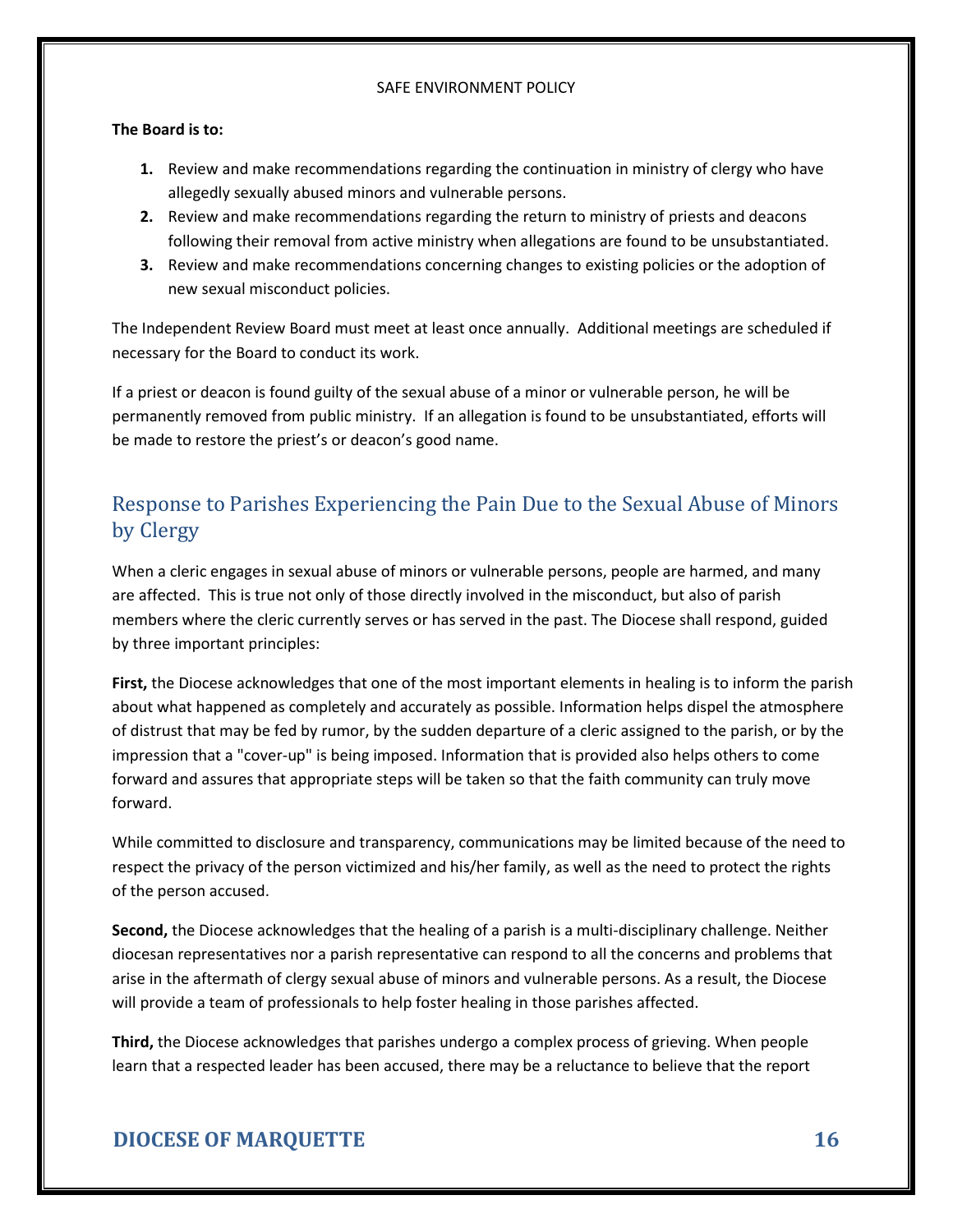could be true, a reflection of the longstanding belief that in our country an accused person is innocent until proven guilty. This attitude can also create a burden on those who, often after a long struggle, have found the courage to bring forth important information. Denial is usually followed by other well-known steps in grieving a loss, including depression and significant anger against the accused, the accuser(s), the Diocese, and the whole Catholic Church. Only after time passes and the appropriate steps are taken can a parish truly move forward in its mission

# **V. SEXUAL ABUSE OF MINORS AND VULNERABLE PERSONS BY AN EMPLOYEE OR VOLUNTEER**

#### Reporting Sexual Abuse of a Minor or Vulnerable Person

Lay employees and volunteers are subject to civil law as well as to the principles and policies in this document that pertain to them. The Diocese urges anyone with personal knowledge of the sexual abuse of a minor or vulnerable person by any person providing service to the Church, and who is not bound by legal or professional confidentiality, to report such conduct to the civil authorities and to the Diocesan Victim's Assistance Coordinator.

The person reporting will be advised to report the incident to the civil authorities and when necessary, of the legal obligation to do so. The Diocesan Victim's Assistance Coordinator will offer to help in making provisions for the immediate pastoral and spiritual care of the person who was allegedly abused. This care may include professional counseling. Since a person is presumed innocent until proven guilty, the rights of the accused as well as those of the complainant must be protected to the fullest extent possible.

Reporting an incident of sexual abuse to the Diocese may be done in person with the assistance of a family member, friends or an attorney, by letter or by phone. Letters should be marked Personal and Confidential and indicate how and when the person reporting can be contacted for further information.

To report to the Diocese an incident of sexual abuse of a minor or vulnerable adult by an employee or volunteer call or write the Diocesan Victim's Assistance Coordinator(s). The name(s) and contact information of the Diocesan Victim's Assistance Coordinator(s) appear in *The UP Catholic* at least quarterly and may be obtained by consulting the diocesan website [\(www.dioceseofmarquette.org/](http://www.dioceseofmarquette.org/)victimsassistance) or calling the diocese at (906) 225-1141.

All allegations brought to the diocese will be reported to the proper civil authorities.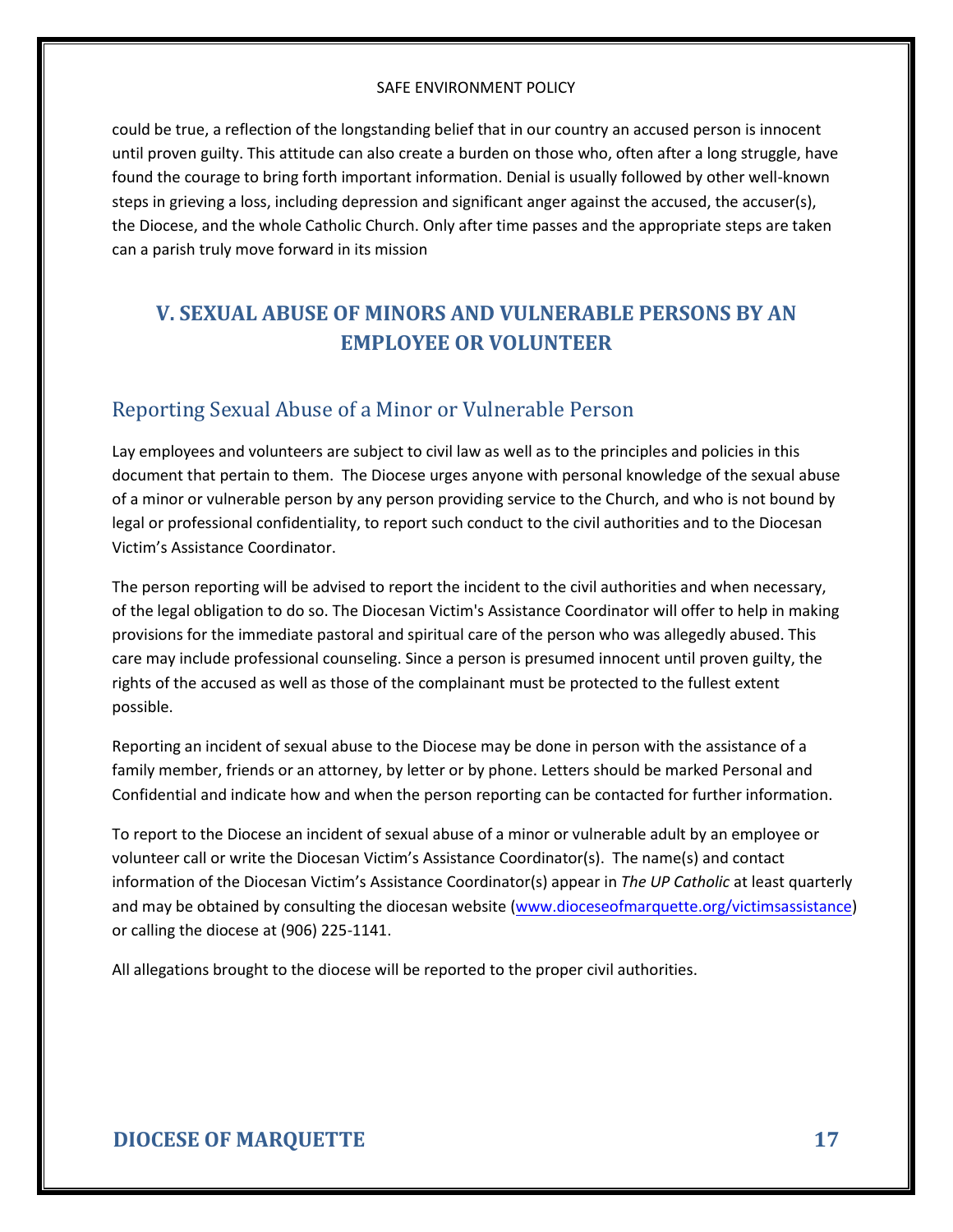## Responding to Reports of Sexual Abuse of a Minor or Vulnerable Person by an Employee

If an employee is accused of sexual abuse of a minor the process is conducted by the Diocesan Director of Personnel and may be assisted by the Diocesan Victim Assistance Coordinator.

## **VI. CONCLUSION**

Sexual abuse of minors and vulnerable persons is complex as well as terribly harmful. No simple or uniform methodology can provide an effective response because each instance has unique aspects that require adaptation. However, experience demonstrates it is possible for individuals and communities to heal from the effects of sexual abuse. This is not easily or quickly accomplished. Effective counseling, support groups and spiritual direction are tools which are often required for this healing.

The Diocese is committed to doing all that it can to:

- Promote safe, healthy communities of faith.
- Intervene effectively when there is sexual abuse.
- Respond fairly and compassionately to those harmed by sexual abuse.

We do this because of our faith in Jesus Christ and His call to us to act justly and compassionately.

The Diocese will continue to refine its response to sexual abuse of minors and vulnerable persons. Careful reflection on experience, and continued study by ourselves and others will contribute to an even better response.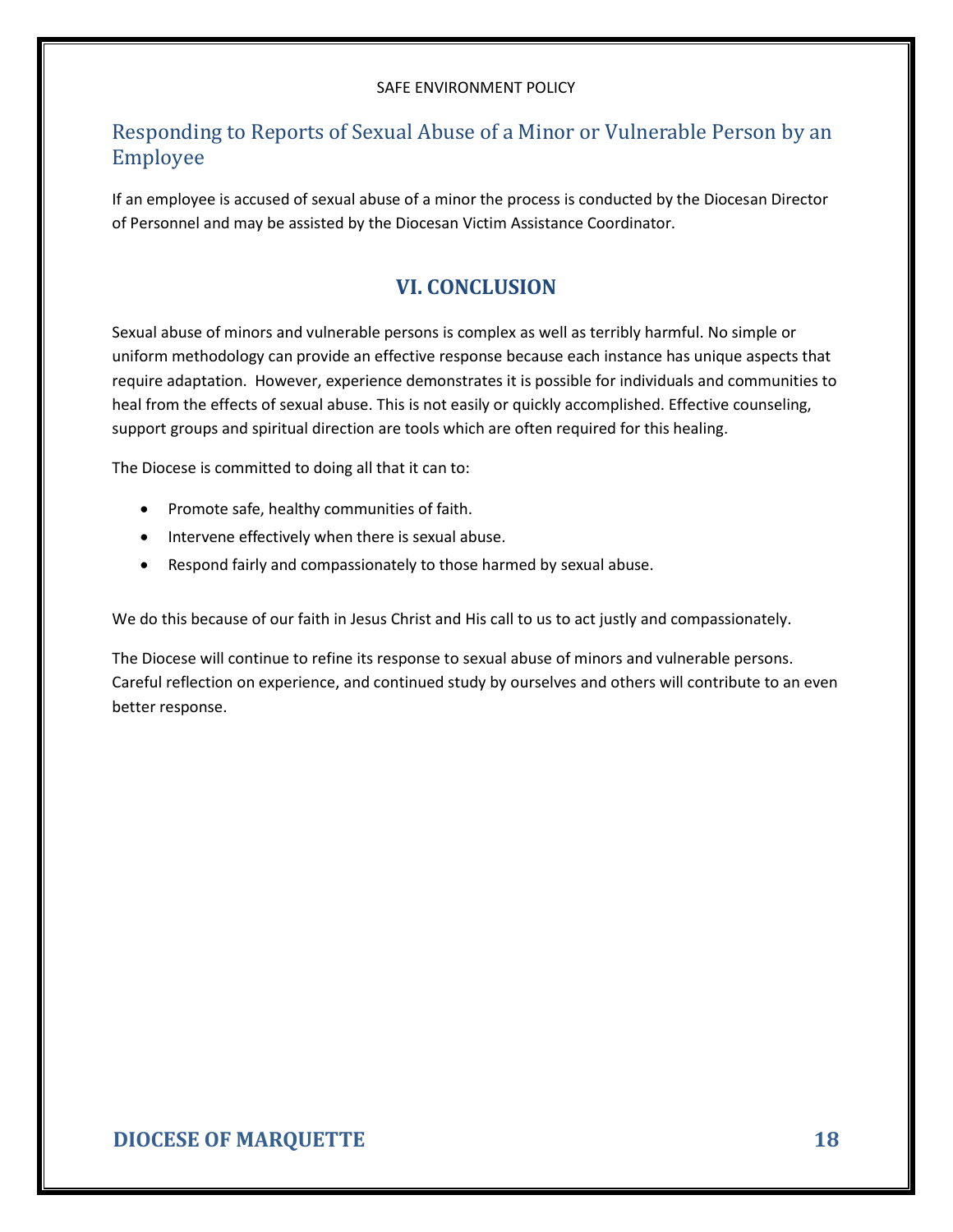

*Diocese Of Marquette*

# **Safe Environment Policy Accept & Understand Form**

**Please place this signed form in the employee or volunteer personnel file.**

I, \_\_\_\_\_\_\_\_\_\_\_\_\_\_\_\_\_\_\_\_\_\_\_\_\_\_\_\_\_\_\_\_\_, have read and understand the Diocese of Marquette Safe Environment Policy.

\_\_\_\_\_ A paper or electronic copy of the Safe Environment Policy has been given to me, *and / or*

\_\_\_\_\_ A copy of the Safe Environment Policy is posted where I can reference it.

By signing below, I agree that as a term of my employment or service as a volunteer, I will abide by the policy.

| <b>Printed Name</b> |                                                                            | Role                                                                  |                 |                 |                 |
|---------------------|----------------------------------------------------------------------------|-----------------------------------------------------------------------|-----------------|-----------------|-----------------|
| Signature           |                                                                            |                                                                       |                 | Date            |                 |
|                     | Please place this signed form in the employee or volunteer personnel file. |                                                                       |                 |                 |                 |
| <b>CUT HERE</b>     | <b>CUT HERE</b>                                                            | <b>CUT HERE</b>                                                       | <b>CUT HERE</b> | <b>CUT HERE</b> | <b>CUT HERE</b> |
|                     | <b>Diocese</b>                                                             | <b>Safe Environment Policy</b><br><b>Accept &amp; Understand Form</b> |                 |                 |                 |

**Please give this portion of the form to the employee or volunteer for their records.**

I, \_\_\_\_\_\_\_\_\_\_\_\_\_\_\_\_\_\_\_\_\_\_\_\_\_\_\_\_\_\_\_\_\_, have read and understand the Diocese of Marquette Safe Environment Policy.

\_\_\_\_\_ A paper or electronic copy of the Safe Environment Policy has been given to me, *and / or*

\_\_\_\_\_ A copy of the Safe Environment Policy is posted where I can reference it.

By signing below, I agree that as a term of my employment or service as a volunteer, I will abide by the policy.

| <b>Printed Name</b>                                                                  | Role |      |
|--------------------------------------------------------------------------------------|------|------|
| Signature                                                                            |      | Date |
| Please give this portion of the form to the employee or volunteer for their records. |      |      |